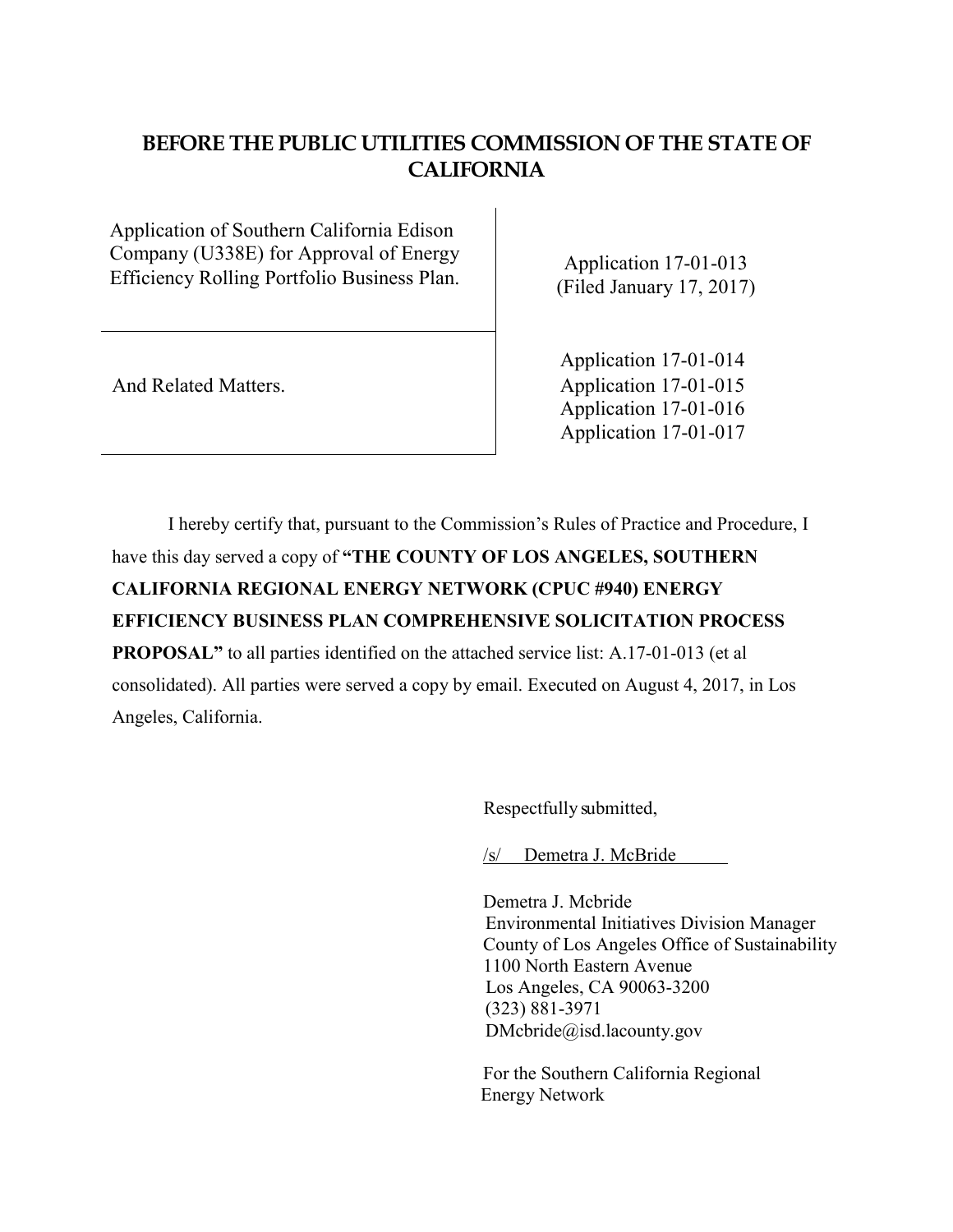Proceeding: A1701013 - EDISON - FOR APPROVA Filer: Southern California Edison Company List Name: LIST Last changed: August 4, 2017

# *Parties*

ANDREW BROOKS **ANGELA HACKER** DIR - WEST COAST OPER. THE COUNTY OF SANTA BARBARA ASSOCIATION OF ENERGY AFFORDABILITY EMAIL ONLY EMAIL ONLY EMAIL ONLY, CA 00000 EMAIL ONLY, CA 00000 **FOR: COUNTY OF SANTA BARBARA**, EMPOWER FOR: ASSOCIATION FOR ENERGY AFFORDABILITY

CARMELITA L. MILLER CARMELITA L. CHARLES CORMANY LEGAL COUNSEL **EXECUTIVE DIRECTOR** THE GREENLINING INSTITUTE<br>
EMAIL ONLY<br>
EMAIL ONLY, CA 00000 0000 00000 EMAIL ONLY, CA 00000 EMAIL ONLY, CA 00000<br>
FOR: THE GREENLINING INSTITUTE FOR: CALIFORNIA BUILDING FOR: THE GREENLINING INSTITUTE PERFORMANCE

EFFICIENCY

HOWARD CHOY HOWARD W. CHOY COUNTY OF LOS ANGELES LOS ANGELES COUNTY ISD EMAIL ONLY EMAIL ONLY EMAIL ONLY, CA 00000 EMAIL ONLY, CA 00000 FOR: SOUTHERN CALIFORNIA REGIONAL FOR: LOCAL GOVERNMENT SUSTAINABLE ENERGY NETWORK (SCREN) ENERGY COALITION (LGSEC)

JONATHAN MCHUGH, PE LARA ETTENSON PRINCIPAL NATURAL RESOURCES DEFENSE DOUNCIL MCHUGH ENERGY CONSULTANTS INC<br>
EMAIL ONLY EMAIL ONLY EMAIL ONLY EMAIL ONLY CA 00000 EMAIL ONLY, CA 00000 EMAIL ONLY, CA 00000 EMAIL ONLY, CA 00000 COUNCIL FOR: MCHUGH ENERGY CONSULTANTS, INC. (NRDC) [MCHUGH ENERGY]

PETER MILLER **ERIKA DIAMOND** NATURAL RESOURCES DEFENSE COUNCIL NATURAL RESOURCES DEFENSE COUNCIL ENERGYHUB<br>EMAIL ONLY 201 EMAIL ONLY, CA 00000 BROOKLYN, NY 11215 FOR: NATURAL RESOURCES DEFENSE COUNCIL FOR: ENERGYHUB (NRDC)

THE GREENLINING INSTITUTE EFFICIENCY FIRST CALIFORNIA (EF CA)

CONTRACTORS ASSOCIATION DBA

FIRST CALIFORNIA (EF CA)

GEN. MGR., OFFICE OF SUSTAINABILITY GEN. MGR - OFFICE OF SUSTAINABILITY

FOR: NATURAL RESOURCES DEFENSE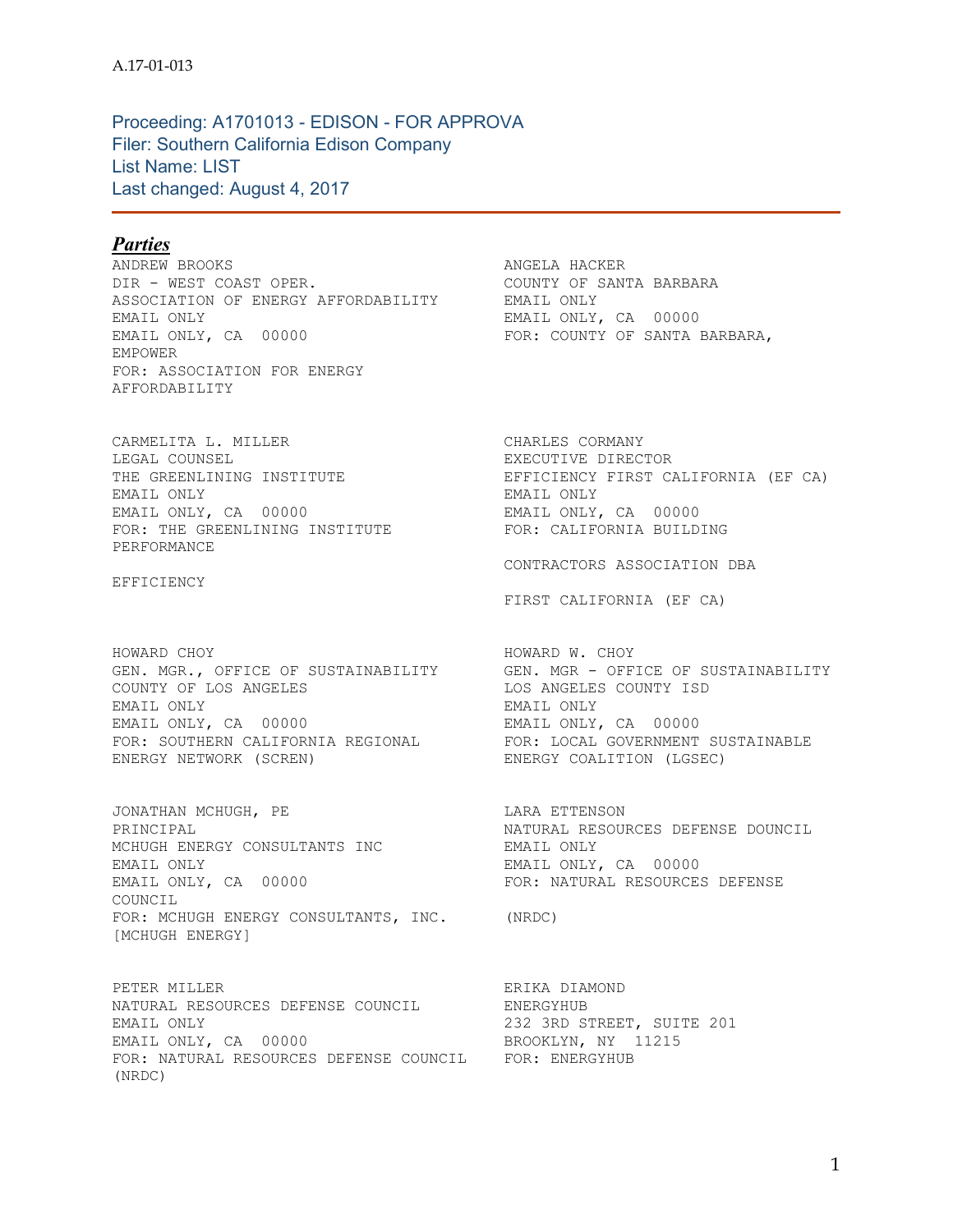DONALD GILLIGAN GREG MERRITT PRESIDENT CREE, INC. NATI'L ASSN. OF ENERGY SVC. COMPANIES 4600 SILICON DRIVE<br>1615 M STREET, NW BURHAM, NC 27703 1615 M STREET, NW DURHAM, NC 27703 WASHINGTON, DC 20036 FOR: CREE, INC. FOR: NATIONAL ASSOCIATION OF ENERGY SERVICE COMPANIES (NAESCO)

ROB FALKE KRISTIN ANDERSON PRESIDENT PRESIDENT PO BOX 147 **1015 W 65TH STREET, SUITE 302** AVON LAKE, OH 44012 MINNEAPOLIS, MN 55435

JUSTIN SEGALL JOHNNY PONG FOUNDER & EXECUTIVE VICE PRESIDENT SENIOR COUNSEL<br>SIMPLE ENERGY SENIOR SOUTHERN CALIFORNIA GAS COMPANY SIMPLE ENERGY **SOUTHERN CALIFORNIA GAS COMPANY** 1215 SPRUCE ST., STE. 301 555 WEST FIFTH STREET SUITE 1400 BOULDER, CO 80302-4839 LOS ANGELES, CA 90013 FOR: SIMPLE ENERGY FOR: SOUTHERN CALIFORNIA GAS COMPANY

PAUL THOMAS DANIEL W. DOUGLASS SYZERGY, INC. ATTORNEY 4000 LONG BEACH BLVD., STE. 206 DOUGLASS & LIDDELL LONG BEACH, CA 90807 4766 PARK GRANADA, STE. 209 FOR: SYZERGY, INC. CALABASAS, CA 91302

DANIEL W. DOUGLASS **SECURE 12 SECURE 12 SECURE 12** JANE LEE COLE ATTORNEY SOUTHERN CALIFORNIA EDISON COMPANY DOUGLASS & LIDDELL 2244 WALNUT GROVE AVE. 4766 PARK GRANADA, SUITE 209 ROSEMEAD, CA 91770 CALABASAS, CA 91302 **FOR: SOUTHERN CALIFORNIA EDISON** COMPANY FOR: UNIVERSITY OF CALIFORNIA; NEST LABS, INC.

JANE LEE COLE, ESO. **JULIE WILEY** SR. ATTORNEY SPECIAL COUNSEL SOUTHERN CALIFORNIA EDISON COMPANY SAN DIEGO ASSOCIATION OF SOUTHERN CALIFORNIA EDISON COMPANY GOVERNMENTS 2244 WALNUT GROVE AVE. / PO BOX 800 401 B STREET, SUITE 800 ROSEMEAD, CA 91770 SAN DIEGO, CA 92101 FOR: SOUTHERN CALIFORNIA EDISON COMPANY FOR: SAN DIEGO ASSOCIATION OF

FREDERICK M. ORTLIEB E. GREGORY BARNES

NATIONAL COMFORT INSTITUTE **EXELGY OCCAM'S ENERGY CONSULTING, INC.** FOR: NATIONAL COMFORT INSTITUTE FOR: APPLIANCE RECYCLING CENTERS OF AMERICA, INC. (ARCA)

FOR: NEST LABS, INC.

GOVERNMENTS (SANDAG)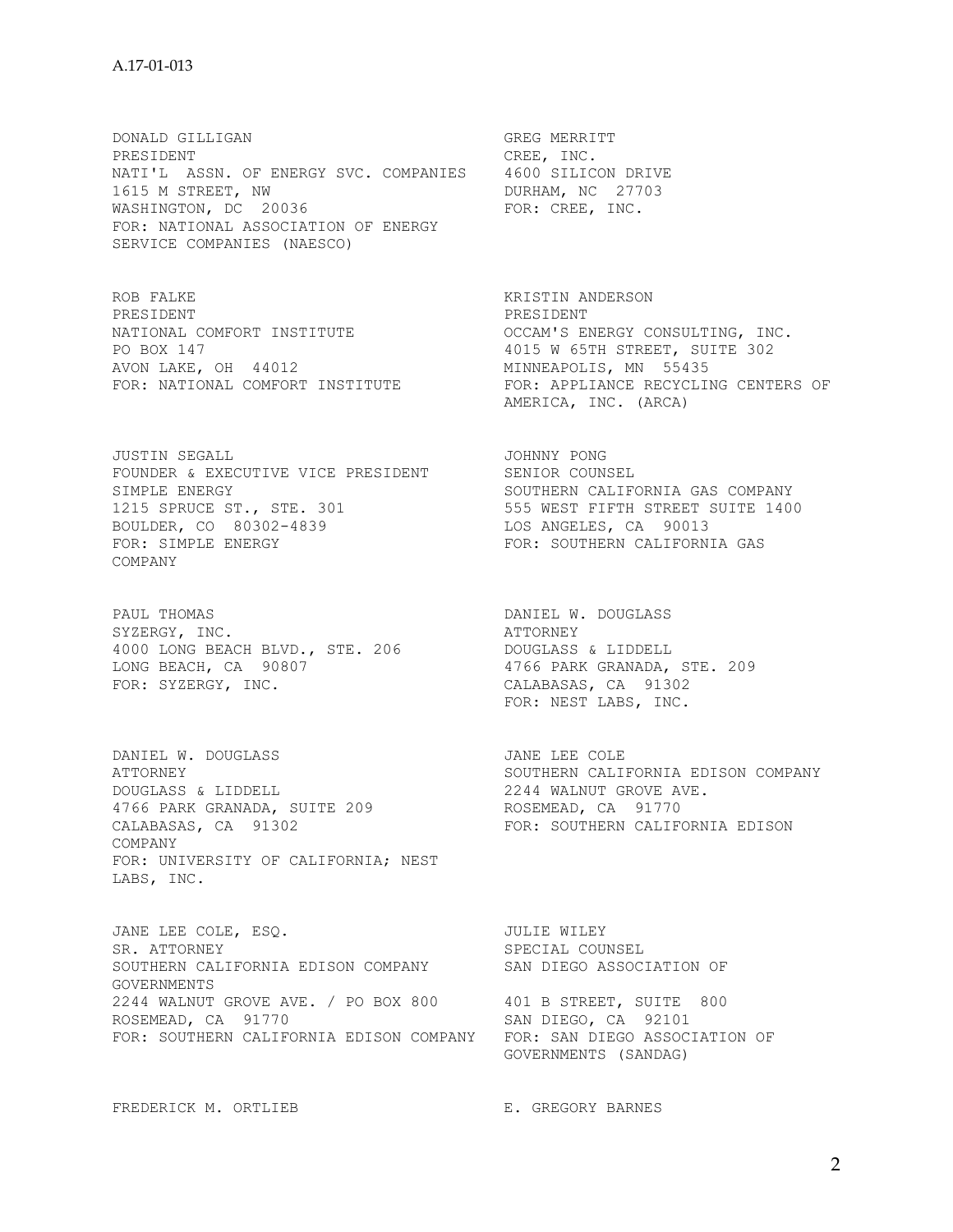SAN DIEGO, CA 92101-4100 SAN DIEGO, CA 92123 FOR: CITY OF SAN DIEGO FOR: SAN DIEGO GAS & ELECTRIC COMPANY

ELLEN ADLER SACHU CONSTANTINE SAN DIEGO GAS & ELECTRIC COMPANY DIR. OF POLICY<br>8330 CENTURY PARK CT. CENTER FOR SUSTAINABLE ENERGY 8330 CENTURY PARK CT.<br>SAN DIEGO, CA 92123 SAN DIEGO, CA 92123 9325 SKY PARK COURT, SUITE 100 FOR: SAN DIEGO GAS & ELECTRIC COMPANY SAN DIEGO, CA 92123

THOMAS R. BRILL<br>SR COUNSEL & DIRECTOR THE SERVICE ENERGYWISE ENG'RING & TECH. SR COUNSEL & DIRECTOR CONSULTING SAN DIEGO GAS & ELECTRIC COMPANY 3298 GOVERNOR DRIVE, STE. 22496 8330 CENTURTY PARK CT., CP32E SAN DIEGO, CA 92192 8330 CENTURTY PARK CT., CP32E SAN DIEGO, CA 92192<br>SAN DIEGO, CA 92123-1530 FOR: ENERGYWISE ENGINEERING AND FOR: SAN DIEGO GAS & ELECTRIC COMPANY TECHNICAL CONSULTING (EETC)

DOUG AVERY ALEJANDRA TELLEZ CO-CHAIR MGMT ANALYST, COUNTY EXEC OFFICE CALIFORNIA ENERGY EFFICIENCY ALLIANCE COUNTY OF VENTURA 24134 ESMERALDA COURT 800 S. VICTORIA AVENUE, L-1940 WILDOMAR, CA 92595 VENTURA, CA 93009 FOR: CALIFORNIA ENERGY EFFICIENCY FOR: THE COUNTY OF VENTURA ALLIANCE (CEFA)

JON GRIESSER<br>
CHAIR, RHTR
CHAIR, RHTR
CHAIR, COUNTY OF SAN LUIS OBISPO CHAIR, RHTR COUNTY OF SAN LUIS OBISPO RURAL HARD TO REACH LOCAL GOVT 976 OSOS STREET COUNTY OF SAN LUIS OBISPO SAN LUIS OBISPO, CA 93408 976 OSOS STREET, SUITE 300 FOR: COUNTY OF SAN LUIS OBISPO SAN LUIS OBISPO, CA 93401 FOR: THE RURAL HARD TO REACH LOCAL GOVERNMENT PARTNERSHIPS' WORKING GROUP (RHTR)

COURTNEY KALASHIAN ELISABETH B. RUSSELL CP-CHAIR, RHTR SPECIAL PROJECTS DIRECTOR SAN JOAQUIN VALLEY CLEAN ENERGY ORG. ASSOCIATION OF MONTEREY BAY AREA GOV'TS 4747 NORTH FIRST STREET, SUITE 140 24580 SILVER CLOUD COURT FRESNO, CA 93726<br>FOR: SAN JOAQUIN VALLEY CLEAN ENERGY FOR: ASSOCIATION OF MONTEREY BAY FOR: SAN JOAQUIN VALLEY CLEAN ENERGY AREA ORGANIZATION (SJVCEO) GOVERNMENTS (AMBAG)

DEPUTY CITY ATTORNEY<br>
CITY OF SAN DIEGO<br>
CITY OF SAN DIEGO<br>

CITY OF SAN DIEGO CITY OF SAN DIEGO SAN DIEGO GAS & ELECTRIC COMPANY 1200 THIRD AVENUE, SUITE 1100 8330 CENTURY PARK COURT, CP32D

FOR: CENTER FOR SUSTAINABLE ENERGY

STEVE SCHMIDT ABHAY GUPTA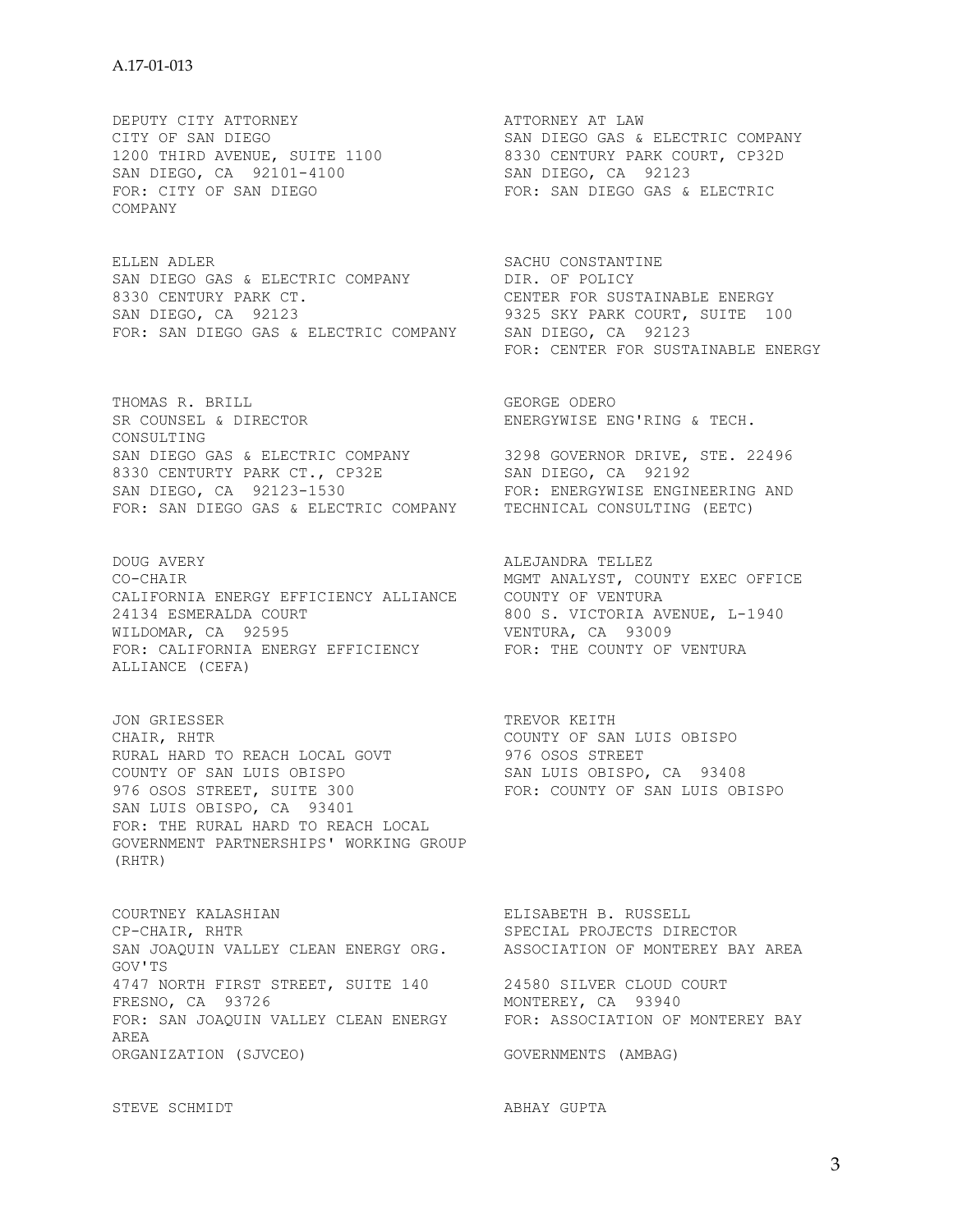HOME ENERGY ANALYTICS<br>13061 BYRD LN 13061 BYRD LN 13061 BYRD LN LOS ALTOS, CA 94022 298 SOUTH SUNNYVALE AVENUE, STE. 205 FOR: HOME ENERGY ANALYTICS (HEA) SUNNYVALE, CA 94098

JORDANA CAMMARATA CHRISTOPHER CLAY FIRSTFUEL SOFTWARE CALIF PUBLIC UTILITIES COMMISSION ONE EMBARCADERO CENTER, SUITE 1550 LEGAL DIVISION<br>SAN FRANCISCO, CA 94102 ROOM 4300 SAN FRANCISCO, CA 94102<br>
FOR: FIRSTFUEL SOFTWARE
FOR: FIRSTFUEL SOFTWARE
SOS VAN NESS AVENUE FOR: FIRSTFUEL SOFTWARE

JEANNE M. SOLE HAYLEY GOODSON DEPUTY CITY ATTORNEY **STAFF ATTORNEY** CITY AND COUNTY OF SAN FRANCISCO THE UTILITY REFORM NETWORK 1 DR. CARLTON B. GOODLETT PLACE, RM. 234 785 MARKET ST., STE. 1400 SAN FRANCISCO, CA 94102-4682 SAN FRANCISCO, CA 94103 FOR: CITY AND COUNTY OF SAN FRANCISCO FOR: THE UTILITY REFORM NETWORK (TURN)

IVAN JIMENEZ ANNETTE BEITEL BRIGHTLINE DEFENSE PROJECT<br>BRIGHTLINE DEFENSE PROJECT SAN FRANCISCO, CA<sup>1</sup>94103 STAFF FOR: BRIGHTLINE DEFENSE PROJECT (CAL TF)

EVELYN KAHL JAMES BIRKELUND ATTORNEY AT LAW PRESIDENT SAN FRANCISCO, CA 94104 SAN FRANCISCO, CA 94104 FOR: ENERGY PRODUCERS AND USERS FOR: SMALL BUSINESS UTILITY ADVOCATES COALITION (SBUA)

NORA SHERIFF **ROSS NAKASONE** COUNSEL COUNSEL CALIF. POLICY ORGANIZER ALCANTAR & KAHL LLP CALIFE BLUEGREEN ALLIANCE ALCANTAR & KAHL LLP BLUEGREEN ALLIANCE 345 CALIFORNIA ST., STE. 2450 155 MONTGOMERY ST., STE. 1001 SAN FRANCISCO, CA 94104 SAN FRANCISCO, CA 94104 FOR: CALIFORNIA LARGE ENERGY CONSUMERS FOR: BLUEGREEN ALLIANCE ASSOCIATION (CLECA)

STEPHANIE WANG DAN SUYEYASU POLICY DIR DIR DIR CALIFORNIA HOUSING PARTNERSHIP CODECYCLE LLC

FOR: BIDGELY, INC.

 SAN FRANCISCO, CA 94102-3214 FOR: ORA

LEGAL FELLOW CALIFORNIA TECHNICAL FORUM STAFF BRIGHTLINE DEFENSE PROJECT<br>1028A HOWARD STREET<br>SAN FRANCISCO, CA 94103 (SAN FRANCISCO, CA 94104

ALCANTAR & KAHL, LLP SMALL BUSINESS UTILITY ADVOCATES 345 CALIFORNIA ST., STE. 2450 548 MARKET STREET, SUITE 11200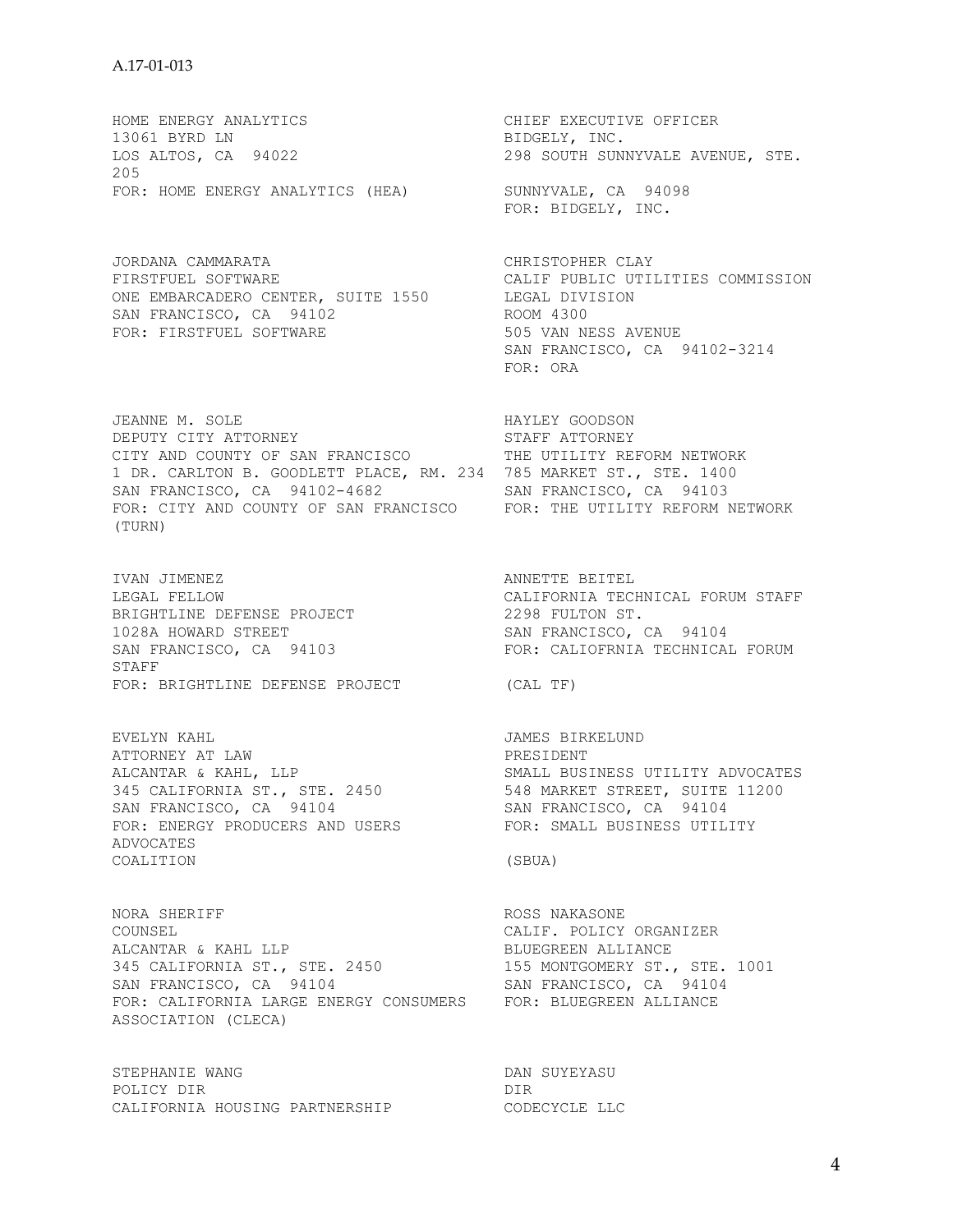369 PINE STREET, STE.300 55 NEW MONTGOMERY, STE. 703 SAN FRANCISCO, CA 94104 SAN FRANCISCO, CA 94105 FOR: CALIFORNIA HOUSING PARTNERSHIP FOR: CODECYCLE LLC CORPORATION

LARISSA KOEHLER F. JACKSON STODDARD SENIOR ATTORNEY **ATTORNEY** ENVIRONMENTAL DEFENSE FUND MORGAN LEWIS & BOCKIUS, LLP 123 MISSION STREET, 28TH FLOOR ONE MARKET, SPEAR STREET TOWER SAN FRANCISCO, CA 94105 SAN FRANCISCO, CA 94105-1126 FOR: ENVIRONMENTAL DEFENSE FUND FOR: NEXANT, INC.

MATTHEW O'KEEFE MARK SHAHINIAN OPOWER OPOWER PRESIDENT 680 FOLSOM ST., 3RD FL. FUTURE GRID COALITION

BRIAN CRAGG VIDHYA PRABHAKARAN ATTORNEY ATTORNEY GOODIN, MACBRIDE, SQUERI, DAY & LAMPREY DAVIS WRIGHT & TREMAINE LLP 505 SANSOME STREET, SUITE 900 505 MONTGOMERY STREET, SUITE 800 SAN FRANCISCO, CA 94111 SAN FRANCISCO, CA 94111 FOR: INDEPENDENT ENERGY PRODUCERS FOR: CLEARESULT CONSULTING INC. ASSOCIATION (IEPA)

IRENE K. MOOSEN EVELYN C. LEE ATTORNEY AT LAW ATTORNEY LAW OFFICE OF IRENE K. MOOSEN PACIFIC GAS AND ELECTRIC COMPANY 53 SANTA YNEZ AVENUE **EDDEAS ENDEAS E DE BOX 7442, MC-B30A** SAN FRANCISCO, CA 94112 SAN FRANCISCO, CA 94120-7442 FOR: LOCAL GOVERNMENT SUSTAINABLE FOR: PACIFIC GAS AND ELECTRIC COMPANY ENERGY COALITION (LGSEC)

DANIEL DENEBEIM BARBARA OUITTNER ATTORNEY AT LAW PROGRAM ADMINISTRATION CALIF. CITY COUNTY STREET LIGHT ASSOC. SYNERGY COMPANIES 825 SAN ANTONIO ROAD, SUITE 109 28436 SATELLITE STREET PALO ALTO, CA 94303-4620 HAYWARD, CA 94545 FOR: CALIFORNIA CITY COUNTY STREET FOR: SYNERGY COMPANIES LIGHT ASSOCIATION (CALSLA)

BARBARA QUITTNER **ROBERT FRIED** ROMO 28436 SATELLITE STREET FLEASANTON, CA 94588

SAN FRANCISCO, CA 94107 15 LAPIDGE STREET, APT. 2 FOR: OPOWER SAN FRANCISCO, CA 94110 FOR: FUTURE GRID COALITION

PROGRAM ADMNISTRATION ATKINSON, ANDELSON, LOYA, RUUD &

SYNERGY COMPANIES 600 100 100 100 100 100 5075 HOPYARD ROAD, STE. 210 HAYWARD, CA 94545 FOR: INSTITUTE OF HEARING AND AIR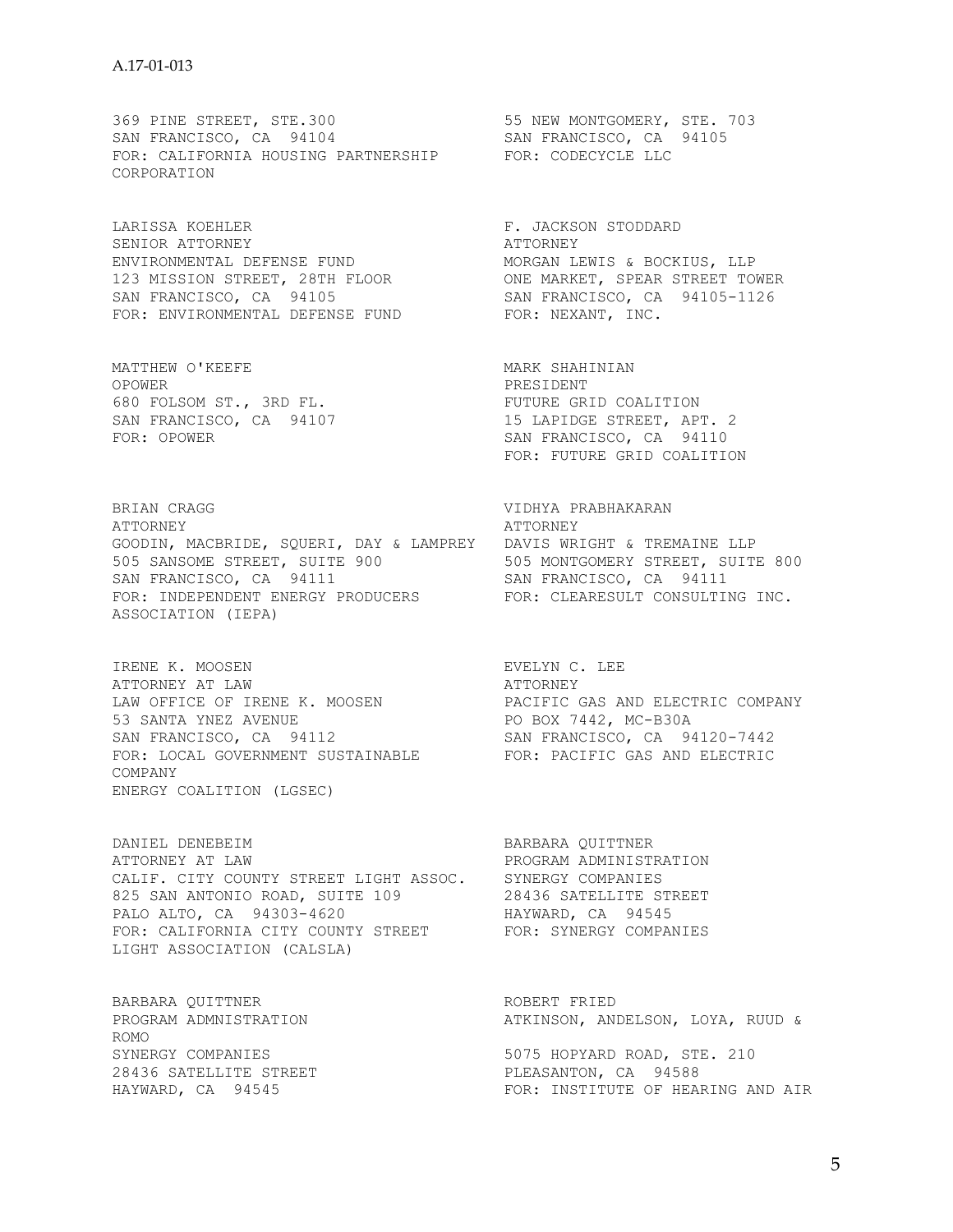FOR: ENERGY EFFICIENCY INC. (EEI) CONDITIONING INDUSTRIES, INC. (IHACI)

JENNIFER A. CHAMBERLIN GERALD LAHR<br>EXECUTIVE DIRECTOR / MARKETING DEV. ENERGY PROGRAMS MGR. EXECUTIVE DIRECTOR / MARKETING DEV. 2475 HARVARD CIRCLE 2475 HARVARD CIRCLE WALNUT CREEK, CA 94597 OAKLAND, CA 94607 FOR: CPOWER FOR: SAN FRANCISCO BAY AREA REGIONAL

JERRY LAHR BRUCE MAST ABAG POWER<br>101 EIGHT STREET THE SERIED STREET AS A STREET STREET AND STREET STREET AS A STREET STREET STREET STREET STREE 101 EIGHT STREET 1330 BROADWAY. STE 1702 OAKLAND, CA 94607-4756 OAKLAND, CA 94612 FOR: ASSOCIATION OF BAY AREA FOR: BUILD IT GREEN (BIG) GOVERNMENTS (ABAG)

HEATHER LARSON KEVIN CORNISH ADMINISTRATOR VP BUSINESS SERVICES EAST BAY ENERGY WATCH SOLUTIONS 1537 WEBSTER ST. 449 15TH STREET, SUITE 400 OAKLAND, CA 94612 OAKLAND, CA 94612 FOR: EAST BAY ENERGY WATCH STRATEGIC FOR: COHEN VENTURES, INC. DBA ENERGY ADVISORY COMMITTEE (EBEWSAC) SOLUTIONS (ENERGY SOLUTIONS)

SHERIDAN PAUKER MICHAEL CALLAHAN PARTNER MICHAEL CALLAHAN PARTNER<br>
KEYES & FOX, LLP<br>
436 14TH STREET, SUITE 1305 MARIN CLEAN ENERGY<br>
0AKLAND, CA 94612<br>
PARTAEL, CA 94901 KEYES & FOX, LLP MARIN CLEAN ENERGY 436 14TH STREET, SUITE 1305 1125 TAMALPAIS AVE. OAKLAND, CA 94612 SAN RAFAEL, CA 94901 FOR: ROBERT BOSCH, LLC FOR: MARIN CLEAN ENERGY

MAHLON ALDRIDGE<br>
VP - STRATEGIC DEVELOPMENT
VP - STRATEGIC DEVELOPMENT
DIR. - OFF. OF SUST. & CLIMATE MANLON ALDRIDGE<br>VP - STRATEGIC DEVELOPMENT ACTION ECOLOGY ACTION OF SANTA CRUZ SANTA CLARA COUNTY 877 CEDAR STREET, STE. 240 70 W. HEDDING ST., E. WING, 11TH FLR. SANTA CRUZ, CA 95060-3938 SAN JOSE, CA 95110<br>FOR: ECOLOGY ACTION OF SANTA CRUZ FOR: COUNTY OF LOS ANGELES FOR: ECOLOGY ACTION OF SANTA CRUZ

KELLY FOLEY STEVEN S. SHUPE SONOMA CLEAN POWER GENERAL COUNSEL 50 OLD COURTHOUSE SQ., STE. 605 SONOMA CLEAN POWER AUTHORITY SANTA ROSA, CA 95404 50 SANTA ROSA AVE., 5TH FL. FOR: SONOMA CLEAN POWER<br>FOR: SONOMA CLEAN POWER SANTA ROSA, CA 95404

CAISO CAISO ASSOCIATION OF BAY AREA GOVERNMENTS 2475 HARVARD CIRCLE CONNECT CONNECT AND ASSOCIATION OF BAY AREA GOVERNMENTS

ENERGY NETWORK (SFBAREN)

DIR OF PROGRAMS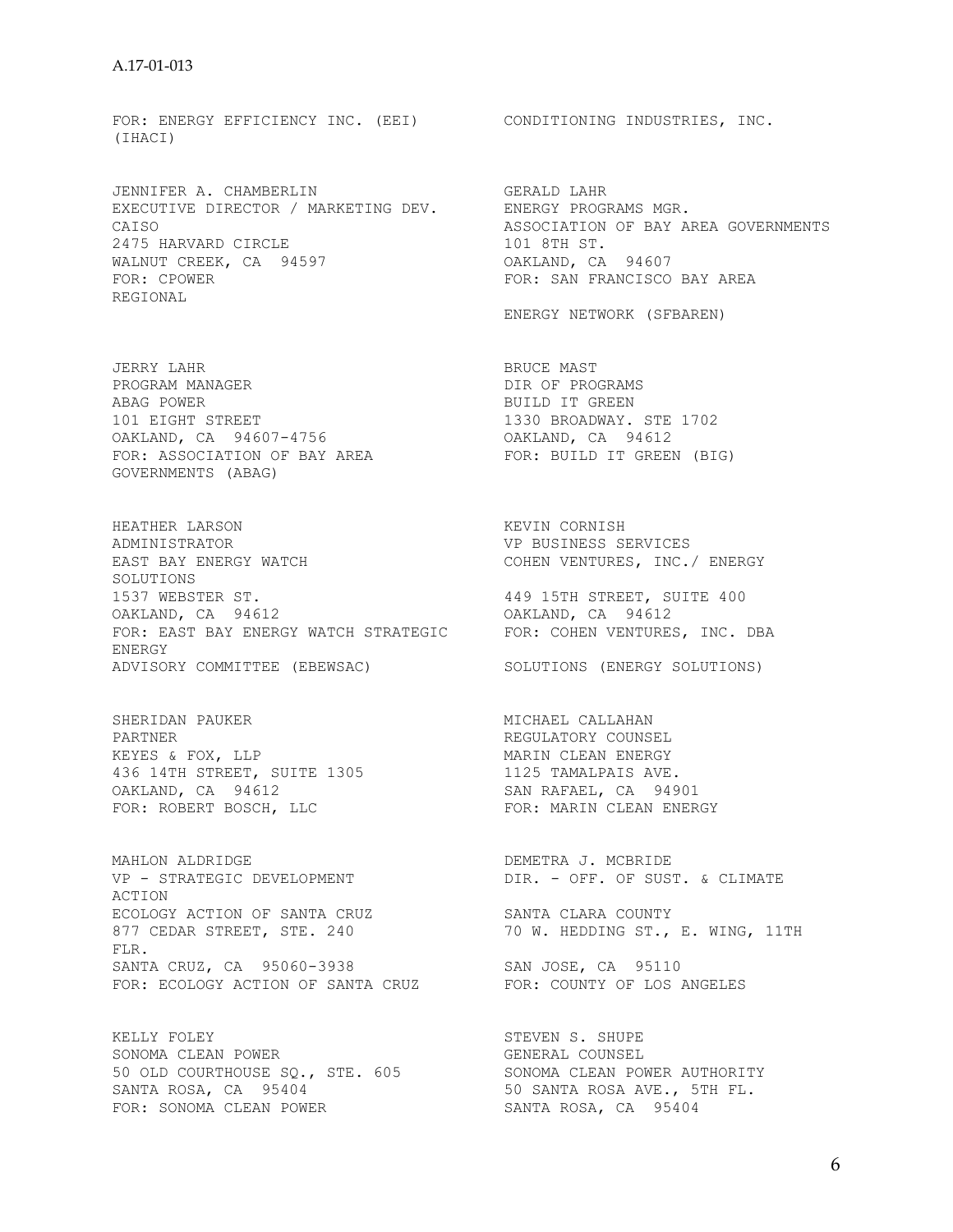MICHELLE VIGEN **KEVIN MESSNER** SENIOR POLICY MANAGER SVP, POLICY & GOV'T RELATIONS CALIF. EFFICIENCY & DEMAND MGMT COUNCIL ASSOCIATION OF HOME APPLICANCE MFG 1535 FARMERS LANE, SUITE 312 1512 WILLOW LANE SANTA ROSA, CA 95405 **DAVIS, CA 95616** FOR: CALIFORNIA ENERGY EFFICIENCY FOR: ASSOCIATION OF HOME APPLICANCE INDUSTRY COUNCIL (CEEIC) MANUFACTURERS

MELANIE GILLETTE ERIC EISENHAMMER 115 115 HAZELMERE DRIVE ROSEVILLE, CA 95747 FOR: ENERNOC, INC.

DAN GRIFFITHS JIM HAWLEY ATTORNEY PRINCIPAL BRAUN BLAISING MCLAUGHLIN & SMITH, P.C. DEWEY SQUARE GROUP, LLC 915 L STREET, SUITE 1480 1020 16TH STREET, SUITE 20 SACRAMENTO, CA 95814 SACRAMENTO, CA 95814 FOR: CITY OF LANCASTER FOR: MISSION: DATA

JUSTIN WYNNE THOMAS A. ENSLOW ATTORNEY ATTORNEY BRAUN BLAISING MCLAUGHLIN & SMITH, P.C. ADAMS BROADWELL JOSEPH AND CARDOZO 915 L STREET, SUITE 1480<br>
SACRAMENTO, CA 95814<br>
SACRAMENTO, CA 95814 SACRAMENTO, CA 95814 SACRAMENTO, CA 95814 FOR: CALIFORNIA MUNICIPAL UTILITIES FOR: JOINT COMMITTEE ON ENERGY AND ASSOCIATION (CMUA) ENVIRONMENTAL POLICY (JCEEP)

THOMAS A. ENSLOW THOMAS A. ENSLOW ADAMS BROADWELL JOSEPH AND CARDOZO ADAMS BROADWELL JOSEPH & CARDOZO 520 CAPITOL MALL, SUITE 350 520 CAPITOL MALL, SUITE 350 SACRAMENTO, CA 95814 SACRAMENTO, CA 95814-4715 FOR: CALIFORNIA STATE LABOR MANAGEMENT FOR: CALIFORNIA CONSTRUCTION INDUSTRY COOPERATION COMMITTEE-FOR THE LABOR MANAGEMENT COOPERATION TRUST INTERNATIONAL BROTHERHOOD OF ELECTRICAL (CCILMCT) WORKERS / THE NATIONAL ELECTRICAL CONTRACTORS ASSOCIATON (LMCC)

THOMAS ENSLOW **Example 19 and 20 and 20 and 20 and 20 and 20 and 20 and 20 and 20 and 20 and 20 and 20 and 20 and 20 and 20 and 20 and 20 and 20 and 20 and 20 and 20 and 20 and 20 and 20 and 20 and 20 and 20 and 20 and 20** ADAMS BROADWELL JOSEPH & CARDOZO ATTORNEY 520 CAPITOL MALL, SUITE 350 BRAUN BLAISING MCLAUGHLIN & SMITH, P.C. SACRAMENTO, CA 95814-4715 915 L STREET, STE. 1480 FOR: COALITION FOR ENERGY EFFICIENCY SACRAMENTO, CA 95822 (CEE) FOR: SILICON VALLEY CLEAN ENERGY

FOR: SONOMA CLEAN POWER AUTHORITY

WESTERN REGULATORY AAFAIRS **EXECUTE COALITION OF ENERGY USERS** ENERNOC, INC.  $4010$  FOOTHILLS BLVD., STE 103 NO.

FOR: COALITION OF ENERGY USERS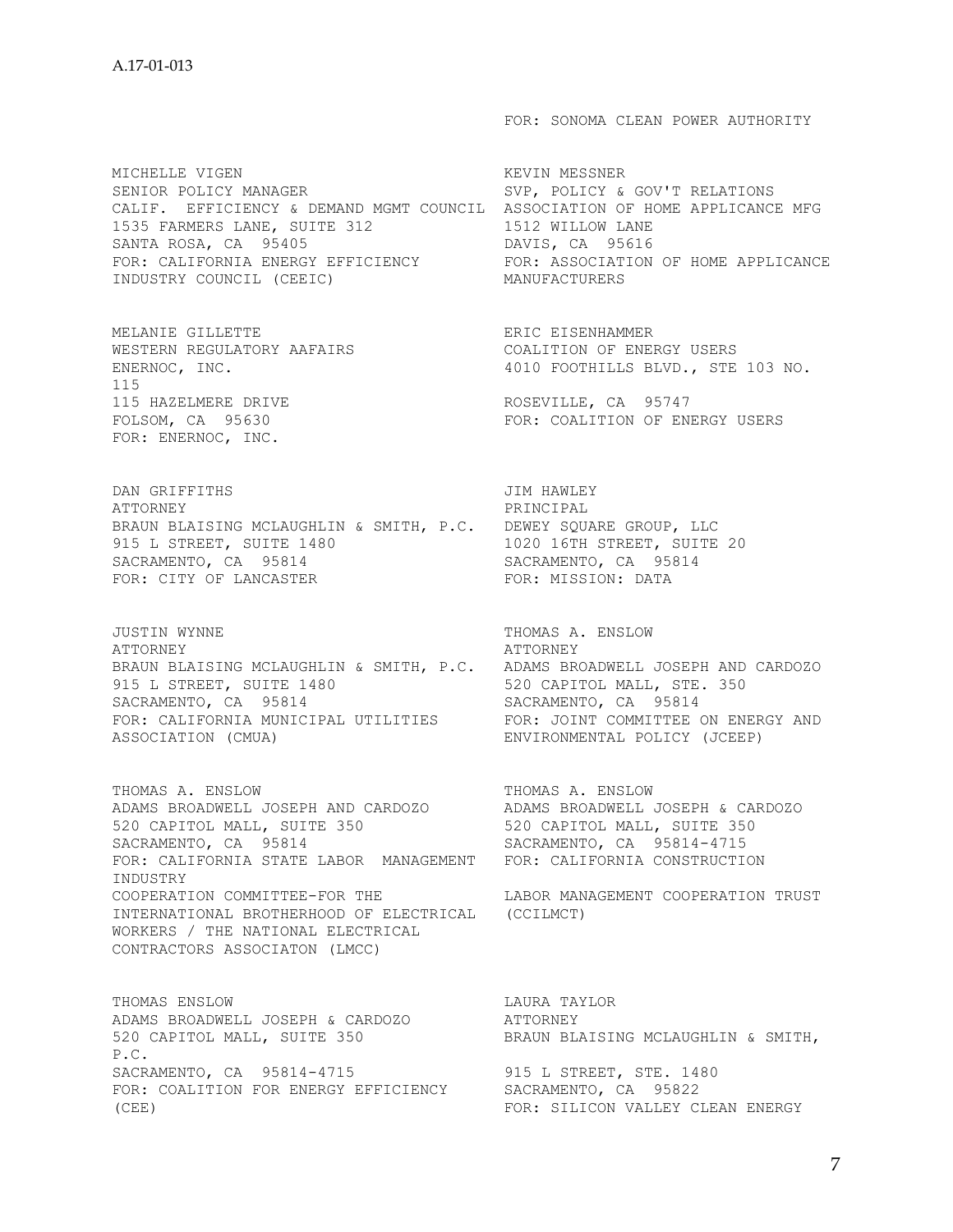JOHN LARREA KAREN NORENE MILLS CALIFORNIA LEAGUE OF FOOD PROCESSORS ATTORNEY 1755 CREEKSIDE OAKS DRIVE, STE 250 CALIFORNIA FARM BUREAU FEDERATION SACRAMENTO, CA 95833 2300 RIVER PLAZA DRIVE FOR: CALIFORNIA LEAGUE OF FOOD SACRAMENTO, CA 95833 PROCESSORS FOR: CALIFORNIA FARM BUREAU FEDERATION

ROBERT MOWRIS<br>
PROFESSIONAL ENGINEER<br>
VP - PROGRAM DEVELOPMENT PROFESSIONAL ENGINEER VP - PROGRAM DEVELOPMENT ROBERT MOWRIS & ASSOCIATES, INC. JACO ENVIRONMENTAL, INC. PO BOX 2366 6908 SW 37TH OLYMPIC VALLEY, CA 96146 PORTLAND, OR 97219 FOR: ROBERT MOWRIS & ASSOCIATES, INC. FOR: JACO ENVIRONMENTAL, INC. (JACO)

TOM ECKHART JACOB OSTER CEO ENERGYSAVVY 10612 NE 46TH STREET SEATTLE, WA 98102 KIRKLAND, WA 98033 FOR: ENERGYSAVVY FOR: CAL-UCONS, INC.

NKECHI OGBUE MGR - REGULATORY AFFAIRS ECOBEE, INC. 250 UNIVERSITY AVE. SUITE 400 TORONTO, ON M5H 3E5 CANADA FOR: ECOBEE, INC.

## *Information Only*

AARON (YICHEN) LU ADAM SCHEER CITY OF SAN DIEGO GAN CHARA EMAIL ONLY EMAIL ONLY PROTECT THAT CONTROLLY AND CONTROLLY AND THE CONTROLLY ONLY A SEMI-EMAIL ONLY, CA 00000

ALEJANDRA MEJIA ALICE STOVER EMAIL OLY, CA 00000

ALISSA BURGER ALLAN LEE CENTER FOR SUSTAINABLE ENERGY EXEC. DIR., ENERGY SERVICES DIVISION EMAIL ONLY CADMUS

## AUTHORITY

CAL-UCONS 159 SOUTH JACKSON STREET, SUITE 420

PROGRAM COORDINATOR PACIFIC GAS AND ELECTRIC COMPANY EMAIL ONLY, CA 00000

> CLEAN ENERGY<br>EMAIL O NLY EMAIL ONLY, CA 00000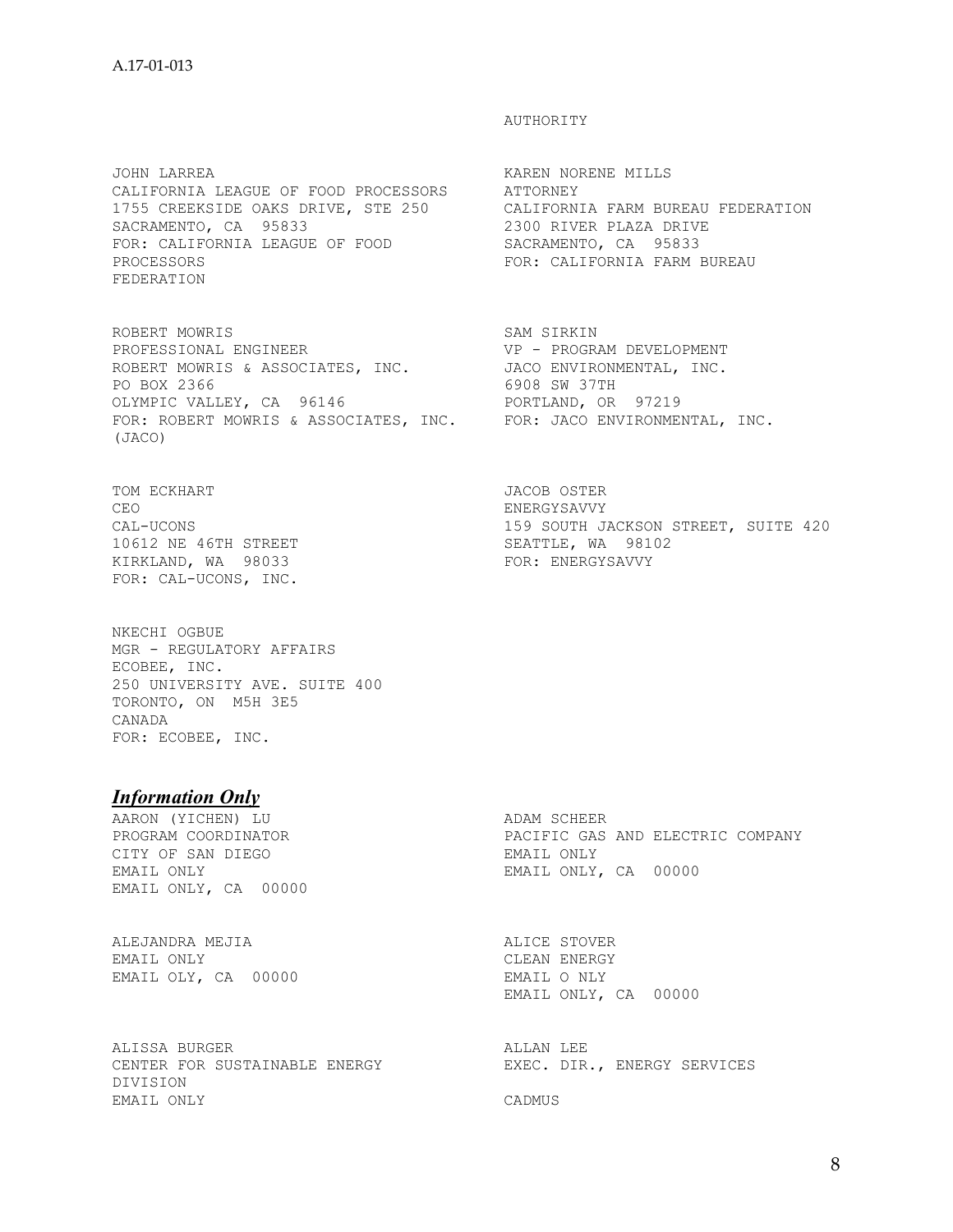EMAIL ONLY, CA 00000 EMAIL ONLY EMAIL ONLY, OR 00000 ALLAN RAGO ANDRA PLIGAVKO OUALITY CONSERVATION SERVICES, INC. EMAIL ONLY EMAIL ONLY, CA 00000 EMAIL ONLY, CA 00000 ANDREW CAMPBELL **ANDREW COMPRESS CONTROL** EXEC. DIR., ENERGY INSTITUTE AT HAAS FUTURE ENERGY ENTERPRISES-CAL.TECH. FORM UNIVERSITY OF CALIFORNIA, BERKELEY EMAIL ONLY EMAIL ONLY, CA 00000 EMAIL ONLY, CA 00000 ARLEEN NOVOTNEY BARBARA BARKOVICH ACCESS / SCF CONSULTANT CONSULTANT EMAIL ONLY EMAIL ONLY BARKOVICH & YAP EMAIL ONLY, CA 00000 EMAIL ONLY EMAIL ONLY, CA 00000 BECKIE MENTEN DERIAN SMITH EFFICIENCY COORDINATOR PACIFIC GAS AND ELECTRIC COMPANY MARIN CLEAN ENERGY **EMAIL ONLY** EMAIL ONLY EMAIL ONLY, CA 00000 EMAIL ONLY, CA 00000 CAROL YIN CAROLINE CHEN YINSIGHT, INC<br>
EMAIL ONLY<br>
EMAIL ONLY<br>
EMAIL ONLY EMAIL ONLY, CA 00000 EMAIL ONLY, CA 00000 CAROLINE M. FRANCIS CAROLINE MCCORMACK PACIFIC GAS AND ELECTRIC COMPANY CALIFORNA HOUSING PARTNERSHIP EMAIL ONLY EMAIL ONLY EMAIL ONLY, CA 00000 BMAIL ONLY, CA 00000 CASE COORDINATION CASSANDRA FELICIANO PACIFIC GAS AND ELECTRIC COMPANY THE REGULATORY CASE MANAGER EMAIL ONLY PACIFIC GAS AND ELECTRIC COMPANY EMAIL ONLY, CA 00000 EMAIL ONLY EMAIL ONLY, CA 00000 CATHIE A. ALLEN CHUCK BUCK PACIFICORP MANAGER, REGULATORY AFFAIRS<br>OPOWER EMAIL ONLY

EMAIL ONLY, CA 00000 EMAIL ONLY

EMAIL ONLY, CA 00000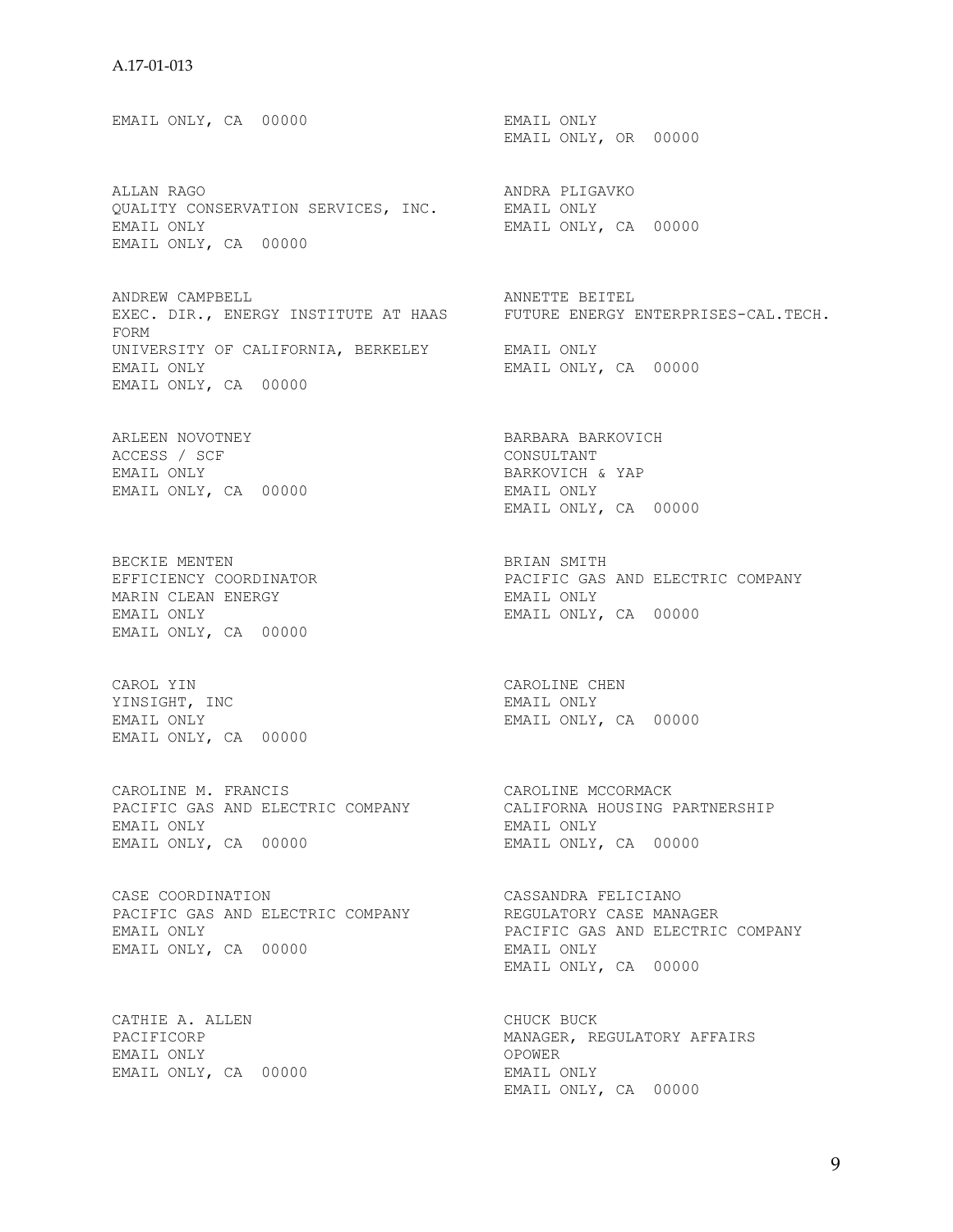CORINNE M. SIERZANT CORY SCOTT SOUTHERN CALIFORNIA GAS COMPANY PACIFICORP EMAIL ONLY EMAIL ONLY EMAIL ONLY, CA 00000

CRAIG TYLER CONSTRANT CRAIG TYLER & ASSOCIATES CONSTRANT CONSTRANT DIRECTOR - E MARKETS EMAIL ONLY TESLA, INC. EMAIL ONLY, CA 00000 EMAIL ONLY

THE GREENLINING INSTITUTE THE EMAIL ONLY EMAIL ONLY EMAIL ONLY, CA 00000 EMAIL ONLY, CA 00000

ELI CAUDILL ELI HARLAND EMAIL ONLY, CA 00000 EMAIL ONLY

DAVIS WRIGHT TREMAINE, LLP<br>EMAIL ONLY PRES. EMAIL ONLY, CA 00000 EMAIL ONLY

GREG WIKLER **HALLEY FITZPATRICK** NAVIGANT CONSULTING, INC. EMAIL ONLY EMAIL ONLY EMAIL ONLY, CA 00000 EMAIL ONLY, CA 00000

HANNA GRENE **JEAN SHELTON** CENTER FOR SUSTAINBLE ENERGY **ITRON** EMAIL ONLY EMAIL ONLY EMAIL ONLY, CA 00000 EMAIL ONLY, CA 00000

JENNIFER BERG JENNY ROECKS BAYREN PROJECT MANAGER **EMAIL ONLY** ASSOCIATION OF BAY AREA GOVERNMENTS EMAIL ONLY, CA 00000 EMAIL ONLY EMAIL ONLY, CA 00000

DIRECTOR - POLICY & ELECTRICITY EMAIL ONLY, CA 00000 DAVID HUANG DORREN CARUTH LEGAL FELLOW PACIFIC GAS AND ELECTRIC COMPANY CLEARESULT CALIFORNIA ENERGY COMMISSION EMAIL ONLY ENERGY RESEARCH & DEVELOPMENT DIV. EMAIL ONLY, CA 00000 EMILY SANGI<br>
DAVIS WRIGHT TREMAINE, LLP

DAVIS WRIGHT TREMAINE, LLP

DAVIS WRIGHT TREMAINE, LLP

DASSOCIATE DIRECTOR ENERGY SERVICES UNIVERSITY OF CALIF. OFFICE OF THE EMAIL ONLY, CA 00000 DIR - ENERGY PACIFIC GAS AND ELECTRIC COMPANY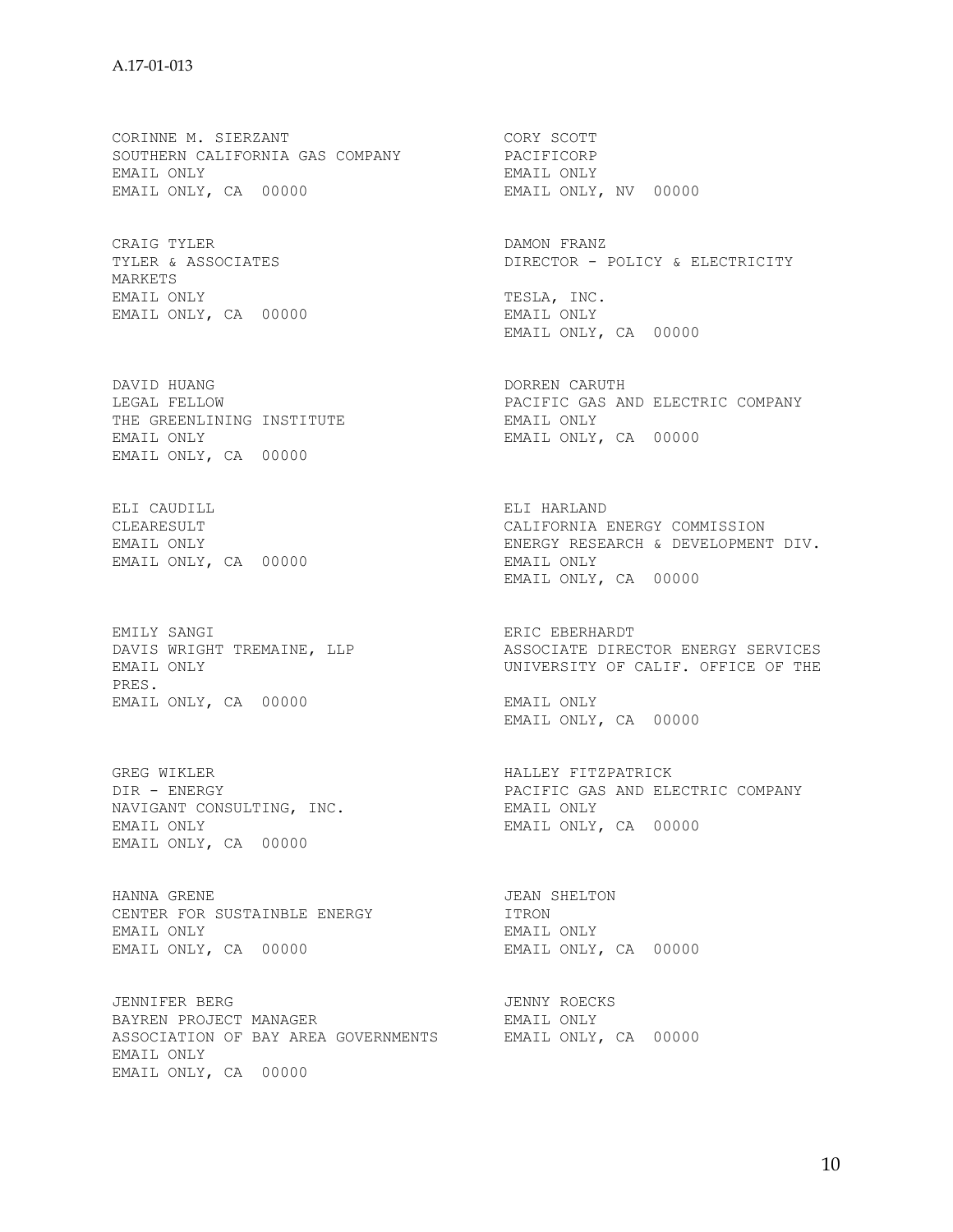JEREMY WAEN JESSICA COHEN EMAIL ONLY EMAIL ONLY EMAIL ONLY, CA 00000 EMAIL ONLY, CA 00000

JESSICA WAGGONER JOHN CAVALLI PACIFIC GAS AND ELECTRIC COMPANY **ITRON** EMAIL ONLY **EMAIL ONLY** EMAIL ONLY, CA 00000 EMAIL ONLY, CA 00000

JOHN JONES JON VENCIL BUILDING PERFORMANCE INSTITUTE, INC. SR. CONSULTANT, MKT WEST<br>EMAIL ONLY EMAIL ONLY DNV GL EMAIL ONLY, CA 00000 EMAIL ONLY

KATIE ELLIOTT KATY ROSENBERG ENERGY EFFICIENCY PROGRAM SPECIALIST MARIN CLEAN ENERGY EMAIL ONLY EMAIL ONLY, CA 00000 EMAIL ONLY, CA 00000

LINDSEY HAWES LIZ OH CENTER FOR SUSTAINABLE ENERGY CENTER FOR SUSTAINABLE ENERGY EMAIL ONLY EMAIL ONLY EMAIL ONLY, CA 00000 EMAIL ONLY, CA 00000

LUCY MORRIS LUJUANA MEDINA PACIFIC GAS AND ELECTRIC COMPANY SOCALGAS EMAIL ONLY EMAIL ONLY EMAIL ONLY, CA 00000 EMAIL ONLY, CA 00000

MARC COSTA STAMAS NARIA STAMAS EMAIL ONLY, CA 00000 EMAIL ONLY

MATT BOGOSHIAN MCE REGULATORY CHIEF STRATEGY OFFICER & GEN.COUNSEL REV EMAIL ONLY EMAIL ONLY EMAIL ONLY, CA 00000 EMAIL ONLY, CA 00000

MEGHAN DEWEY **MERRIAN BORGESON** MGR - EE POLICY / STRATEGY SR. SCIENTIST EMAIL ONLY **EMAIL ONLY** 

SR. REGULATORY ANALYST **MANAGEMENT FOLLOW**/PROGRAM MANAGER MARIN CLEAN ENERGY **Example 20 FM** L.A.COUNTY OFFICE OF SUSTAINABILITY

EMAIL ONLY, CA 00000

ENERGY COALITION LEGAL FELLOW, ENERGY PROGRAM EMAIL ONLY ONLY THE SOURCES DEFENSE COUNCIL EMAIL ONLY THAT CAN COUNCIL EMAIL ONLY THAT CAN COUNCIL EMAIL ONLY, CA 00000

PACIFIC GAS AND ELECTRIC COMPANY NATURAL RESOURCES DEFENSE COUNCIL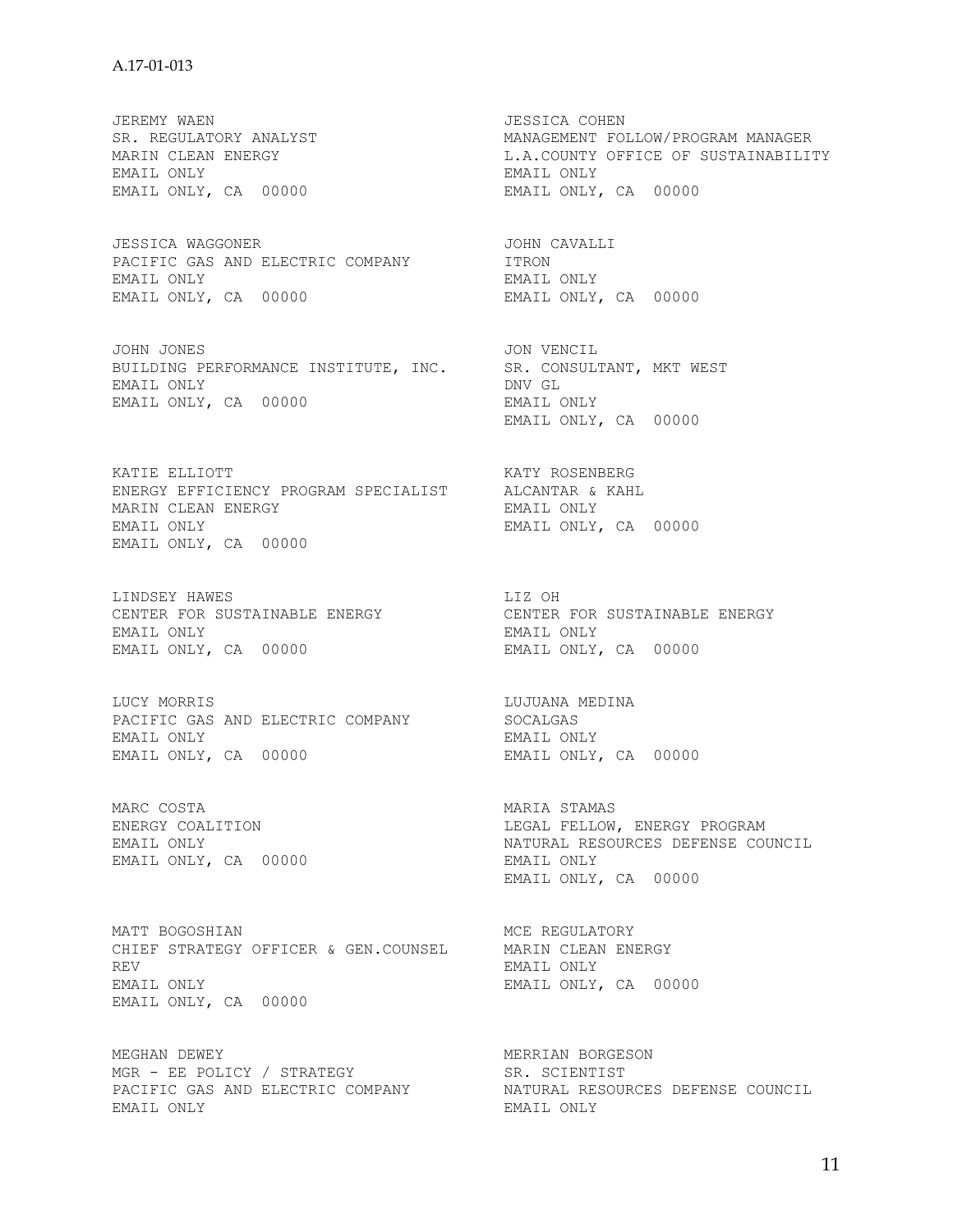EMAIL ONLY, CA 00000 EMAIL ONLY, CA 00000 MICHAEL ALCANTAR MICHAEL NORBECK PACIFIC GAS AND ELECTRIC COMPANY EMAIL ONLY EMAIL ONLY EMAIL ONLY, CA 00000 EMAIL ONLY, CA 00000 MIKE CADE **MIKE RUFO** ALCANTAR & KAHL ITRON EMAIL ONLY EMAIL ONLY EMAIL ONLY, CA 00000 EMAIL ONLY, CA 00000 MISTI BRUCERI MISTO MRW ASSOCIATES MISTI BRUCERI & ASSOCIATES, LLC MRW & ASSOCIATES EMAIL ONLY EMAIL ONLY EMAIL ONLY, CA 00000 EMAIL ONLY, CA 00000 MYRON GRAESSLE NIKHIL GANDHI LOCKEED MARTIN ENERGY **EMAIL ONLY** EMAIL ONLY EMAIL ONLY, CA 00000 EMAIL ONLY, CA 00000 PATRICK FERGUSON PATRICK THACHER ATTORNEY THE SERVICE OF THE MORE CLEAN ENERGY DAVIS WRIGHT TREMAINE, LLP EMAIL ONLY EMAIL ONLY EMAIL ONLY, CA 00000 EMAIL ONLY, CA 00000 RAFAEL FRIEDMANN **REGALISTS** RICARDO AMON PACIFIC GAS AND ELECTRIC COMPANY FOOD INDUSTRY ENERGY SPECIALIST EMAIL ONLY CALIF. INST. OF FOOD & AGRI. RESEARCH EMAIL ONLY, CA 00000 UC - DAVIS EMAIL ONLY EMAIL ONLY, CA 00000 SAMUEL HARVEY SEAN MACKAY KEYES, FOX AND WIEDMAN LLP **EXALL SECTRIC GAS AND ELECTRIC COMPANY** EMAIL ONLY EMAIL ONLY EMAIL ONLY, CA 00000 EMAIL ONLY, CA 00000 SEPHRA A. NINOW SHAHANA SAMIULLAH

CENTER FOR SUSTAINABLE ENERGY FOR THAIL ONLY EMAIL ONLY EMAIL ONLY, CA 00000 EMAIL ONLY, CA 00000

STEVEN GUERRY SUSIE BERLIN

REGULATORY AFFAIRS MGR. THE SOUTHERN CALIFORNIA EDISON COMPANY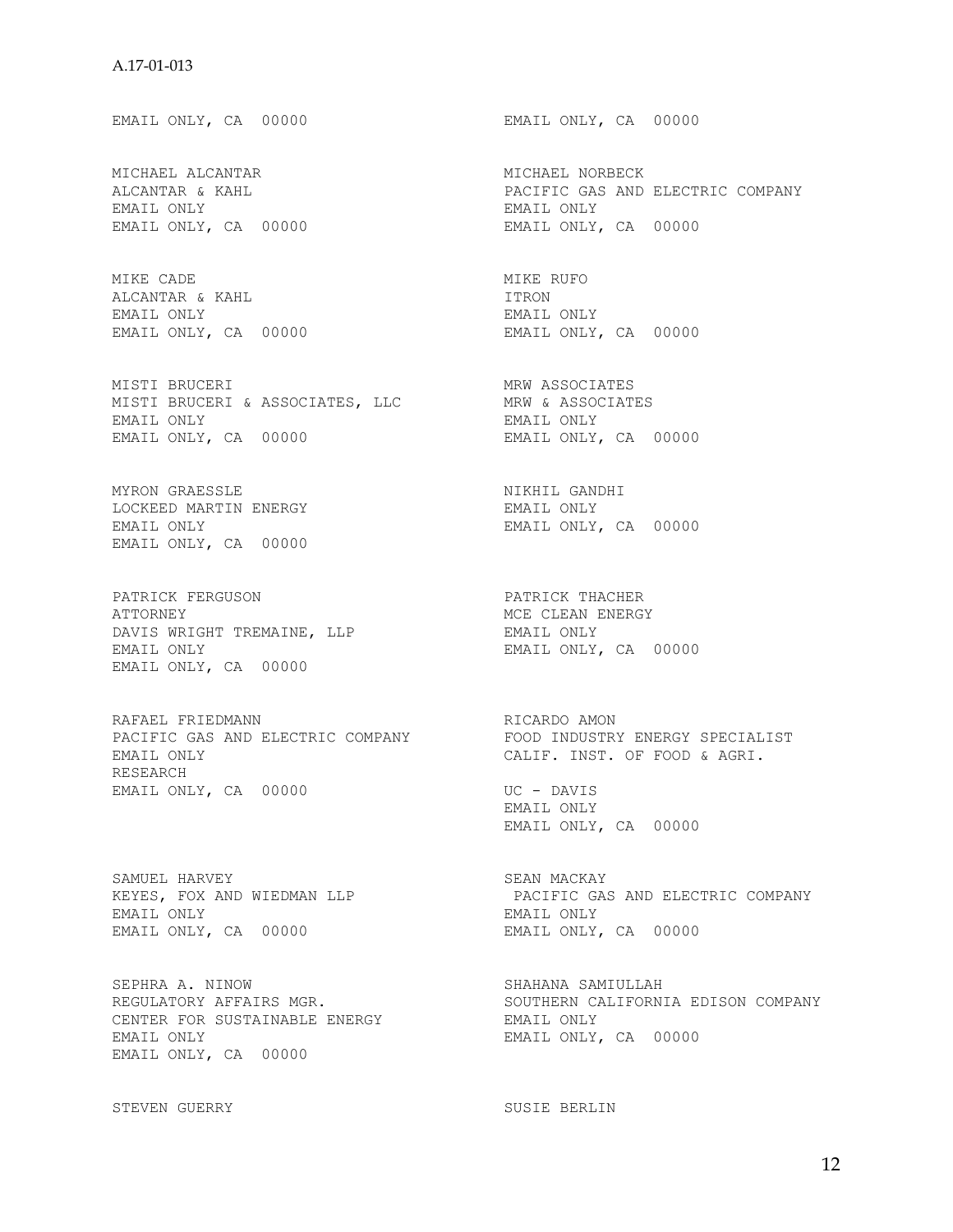PROGRAM CONSULTANT ATTORNEY AT LAW EMAIL ONLY EMAIL ONLY

ENERGY COALITION BENERGY COALITION EMAIL ONLY ENAIL ONLY EMAIL ONLY . EMAIL ONLY, CA 00000

MRW & ASSOCIATES, LLC KAREN TERRANOVA EMAIL ONLY, CA 00000 EMAIL ONLY

ROBERT KASMAN 1999 - THE SERIES OF THE PERKINS PACIFIC GAS AND ELECTRIC COMPANY ERS EMAIL ONLY<br>
EMAIL ONLY, CA 00000-0000 NORTH ANDOVER, MA 01845 EMAIL ONLY, CA 00000-0000

LAURA KIER NEER RUTH HUPART BROOKLYN, NY 11215

KATHERINE JOHNSON<br>
JOHNSON CONSULTING GROUP<br>
APPLIANCES RE INC. 1033 LINDFIELD DRIVE 1033 LINDFIELD DRIVE 1000 CONSUMERTION 7400 EXCELSIOR BLVD.<br>FREDERICK, MD 21702

JACK CAMERON DAVID P. LOWREY PRESIDENT **DIRECTOR, REGULATORY STRATEGY** APPLIANCES RECYCLING CENTERS OF AM., INC COMVERGE, INC. 7400 EXCELSIOR BLVD 999 18TH STREET, SUITE 2300 MINNEAPOLIS, MN 55426-4517 DENVER, CO 80202

KELLY CRANDALL LISA HOUGH EQ RESEARCH, LLC SIMPLE ENERGY DENVER, CO 80203 BOULDER, CO 80302

ADAM BLOCK CAMERON BROOKS MANAGER, REGULATORY AFFAIRS THE RESOLATION RESOLUTION SIMPLE ENERGY, INC. THE REAL RESOLUTION OF THE REAL SUITE 100 1215 SPRUCE STREET, STE. 301 BOULDER, CO 80304 BOULDER, CO 80304

BKI LAW OFFICES OF SUSIE BERLIN EMAIL ONLY, CA 00000 TIM OLSEN DAVIS WRIGHT TREMAINE LLP EMAIL ONLY, CA 00000 ALCANTAR & KAHL<br>EMAIL ONLY EMAIL ONLY, CA 00000-0000 ENERGYHUB 1220 19TH STREET, NW, STE. 800 232 3RD STREET WASHINGTON, DC 20036 APPLIANCES RECYCLING CENTER OF AM., MINNEAPOLIS, MN 55426 1580 LINCOLN ST., STE. 800 1215 SPRUCE ST., STE. 301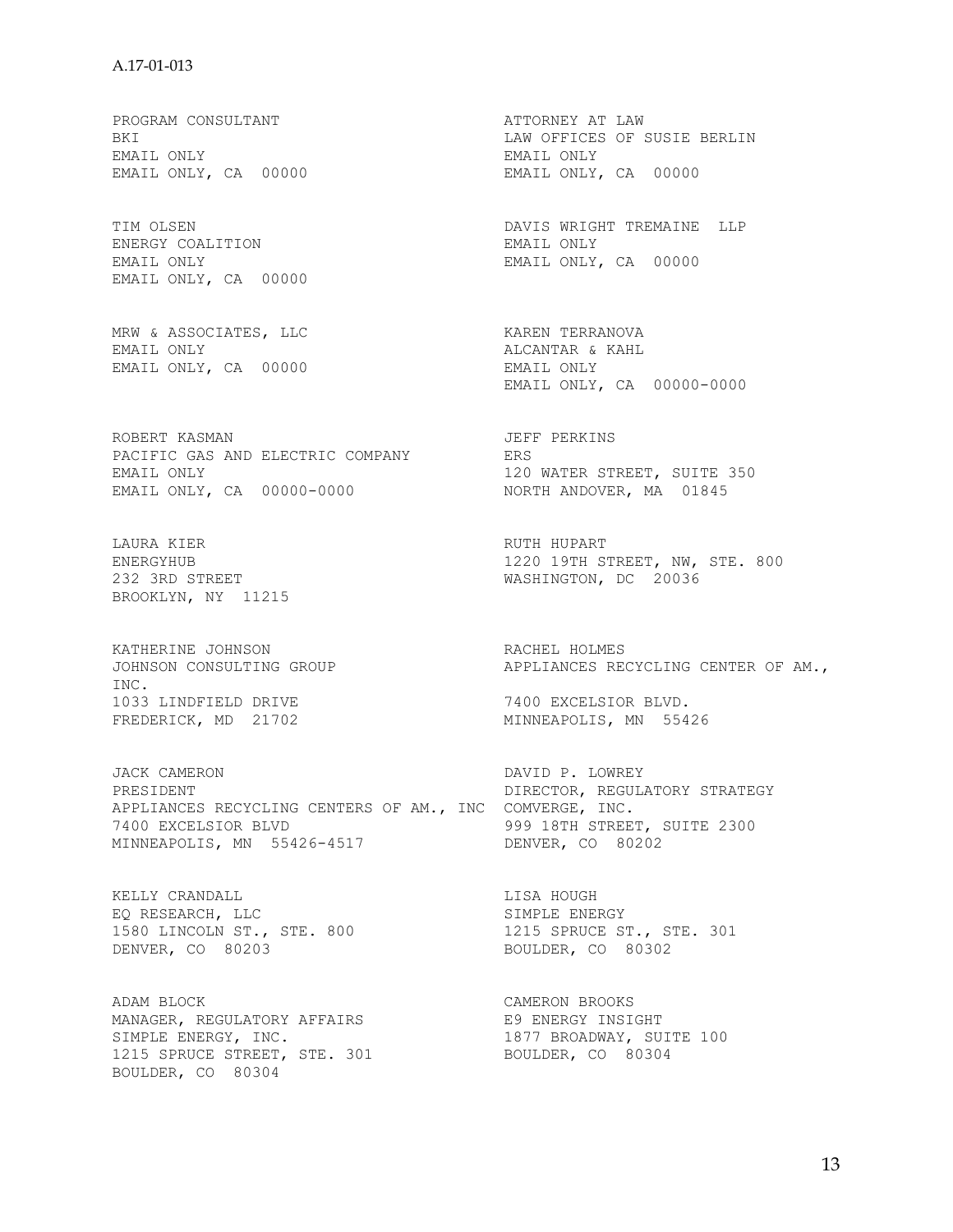PETER C. JACOBS DAVID C. CLARK BUILDING METRICS INC. ADVISOR 2540 FRONTIER AVE. SUITE 100 ENERGY EFFICIENCY INC. BOULDER, CO 80304 595 S. BLUFF ST., NO. 5

JULIE RICHARDSON CYNTHIA K. MITCHELL<br>PRESIDENT CHARDSON CHARLES ENERGY ECONOMICS INC. PRESIDENT **ENERGY ECONOMICS INC.** ENERGY EFFICIENCY INC. 530 COLGATE COURT 595 S. BLUFF ST., NO. 5 RENO, NV 89503 ST. GEORGE, UT 84770 FOR: ENERGY EFFICIENCY INC. (EEI)

ALMA MENA WILLIAMSON ANDREW NIH SOUTHERN CALIFORNIA GAS COMPANY SOUTHERN CALIFORNIA GAS COMPANY 555 W. 5TH STREET, M.L. 19A7 555 WEST FIFTH ST., GT19A7 LOS ANGELES, CA 90013 LOS ANGELES, CA 90013

ANDREW STEINBERG **DARREN HANWAY** REGULATORY POLICY & REPORTING MGR. SOUTHERN CALIFORNIA GAS COMPANY SOUTHERN CALIFORNIA GAS COMPANY 555 WEST FIFTH ST., MAIL STOP GT19A7 555 W. FIFTH STREET, GT19A7 LOS ANGELES, CA 90013 LOS ANGELES, CA 90013

DAVID KIM **DERRICK** CLIFTON 555 WEST 5TH STREET 555 W. 5TH STREET LOS ANGELES, CA 90013 LOS ANGELES, CA 90013

REGULATORY MGR SOUTHERN CALIFORNIA GAS COMPANY SOUTHERN CALIFORNIA GAS COMPANY 555 W 5TH STREET 555 W. FIFTH ST., GT14D6 LOS ANGELEES, CA 90013 LOS ANGELES, CA 90013

JEFF SALAZAR JESSE JOHN MARTINEZ SOUTHERN CALIFORNIA GAS COMPANY SEMPRA UTILITIES 555 W. FIFTH STREET, GT14D6 555 W. 5TH ST LOS ANGELES, CA 90013 LOS ANGELES, CA 90013

JOSEPH MOCK SOURCE OF A STREET AND A STREET AND A STREET AND A STREET AND A STREET AND A STREET AND A STREET A REGULATORY CASE MGR. THE REGULATORY CUSTOMER PROGRAMS & ASSISTANCE SOUTHERN CALIFORNIA GAS COMPANY SOUTHERN CALIFORNIA GAS COMPANY 555 WEST 5TH ST., STE 1400, GT14D6 555 WEST FIFTH STREET, GT19A7 LOS ANGELES, CA 90013 LOS ANGELES, CA 90013

LETICIA AYALA  $\blacksquare$ SOUTHERN CALIFORNIA GAS COMPANY REGULATORY POLICY ADVISOR

ST. GEORGE, UT 84770

SOUTHERN CALIFORNIA GAS COMPANY SOUTHERN CALIFORNIA GAS COMPANY

ELIZABETH BAIRES<br>REGULATORY MGRAUSE ERIN PALERMOND BOUTHERN CALIFORNIA GAS COMPANY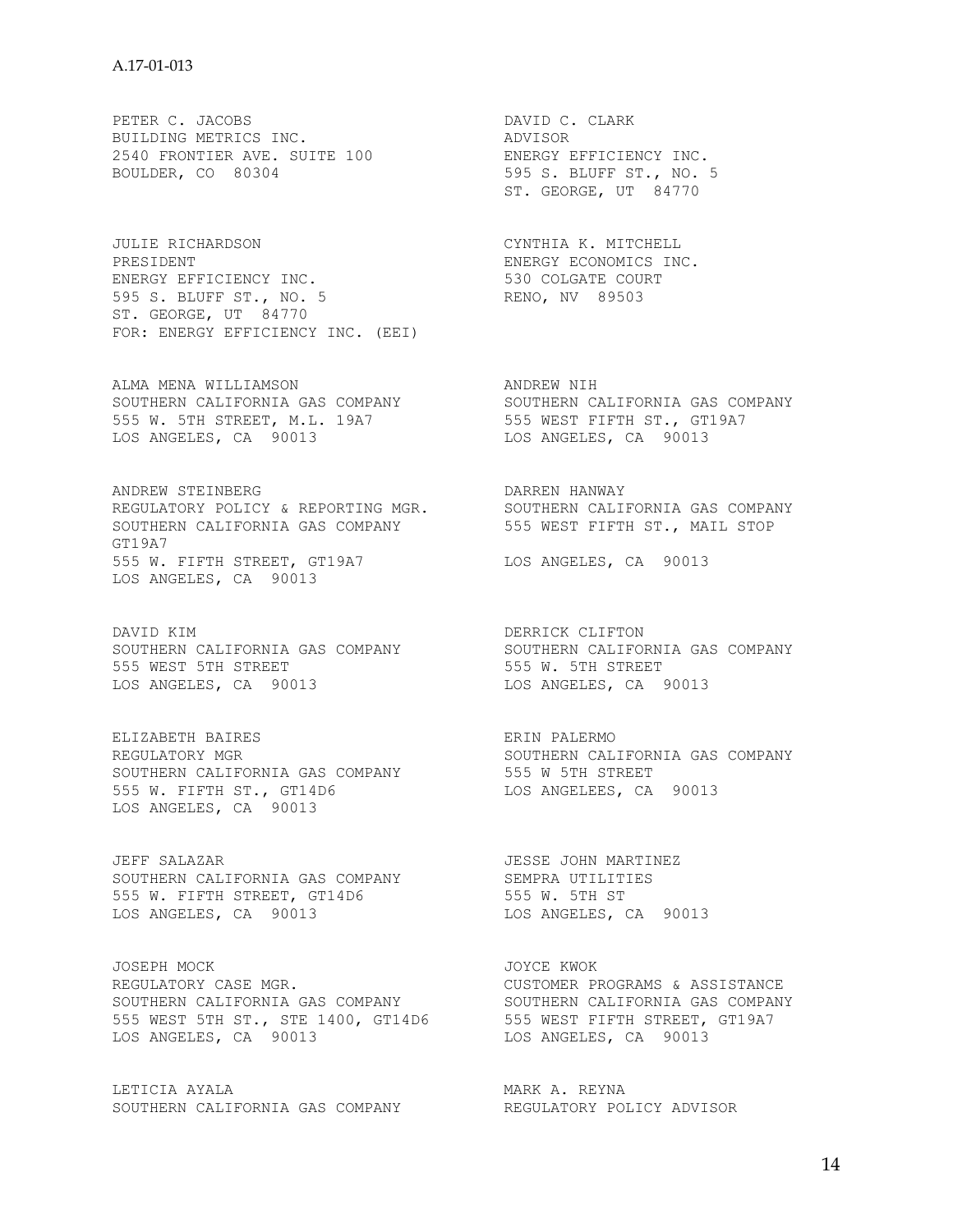MARK HERVEY **MARK HUERTA** SOUTHERN CALIFORNIA GAS COMPANY SOUTHERN CA GAS COMPANY 555 W. FIFTH STREET **555 WEST 5TH STREET** LOS ANGELES, CA 90013 LOS ANGELES, CA 90013

PAUL DEANG RONALD VAN DER LEEDEN CUSTOMER PROGRAM CUSTOMER PROGRAM CUSTOMER PROGRAM **Example 20 September 2015** PORT - REGULATORY AFFAIRS SOUTHERN CALIFORNIA GAS COMPANY SOUTHERN CALIFORNIA GAS COMPANY 555 W. 5TH STREET **555 W. FIFTH STREET, GT14D6** LOS ANGELES, CA 90013 LOS ANGELES, CA 90013

CARLOS A. H. VAQUERANO DAVID A. COHEN EXECUTIVE DIR. CENTER FOR SUSTAINABLE ENERGY SALVADORAN AMERICAN LEADERSHIP 617 WEST 7TH STREET, SUITE 305 1625 WEST OLYMPIC BLVD. LOS ANGELES, CA 90017 LOS ANGELES, CA 90015 FOR: SALVADORAN AMERICAN LEADERSHIP AND EDUCATIONAL FUND (SALEF)

JAY LUBOFF MABELL GARCIA PAINE ASSOC DIR - ENERGY PRINCIPAL NAVIGANT SERVICE SUPERSETTION THAT INTERNATIONAL 515 S. FLOWER STREET, STE. 3500 601 W 5TH STREET, STE. 900 LOS ANGELES, CA 90071 LOS ANGELES, CA 90071

LENA LUNA INGER GOODMAN SR. ENERGY PROJECT MGR. THE REGULATORY AFFAIRS MANAGER SO. BAY CITIES COUNCIL OF GOVERNMENTS COMMERCE ENERGY, INC. 20285 S. WESTERN AVE., STE. 100 6 CENTERPOINTE DRIVE, STE. 750 TORRANCE, CA 90501 LA PALMA, CA 90623

AARON KLEMM GREGORY S.G. KLATT CHIEF, ENERGY & SUSTAINABILITY **ATTORNEY** CALIFORNIA STATE UNIVERSITY DOUGLASS & LIDDELL 401 GOLDEN SHORE 4766 PARK GRANADA, STE. 209 LONG BEACH, CA 90802-4210 CALABASAS, CA 91302

CASE ADMINISTRATION CHARISSE BURNETT SOUTHERN CALIFORNIA EDISON COMPANY SO. CALIFORNIA EDISON COMPANY 8631 RUSH STREET THE REAL MODE OF STREET THE STREET AND THE STREET STREET AND REAL MALL STREET STREET AND REAL MALL STREET ROSEMEAD, CA 91770 ROSEMEAD, CA 91770

FRANK W. HARRIS THE SECOMBS, ESQ. REGULATORY ECONOMIST SR. ATTORNEY

555 WEST 5TH STREET SOUTHERN CALIFORNIA GAS COMPANY LOS ANGELES, CA 90013 555 W. FIFTH ST. GT19A8 LOS ANGELES, CA 90013

SOUTHERN CALIFORNIA EDISON SOUTHERN CALIFORNIA EDISON COMPANY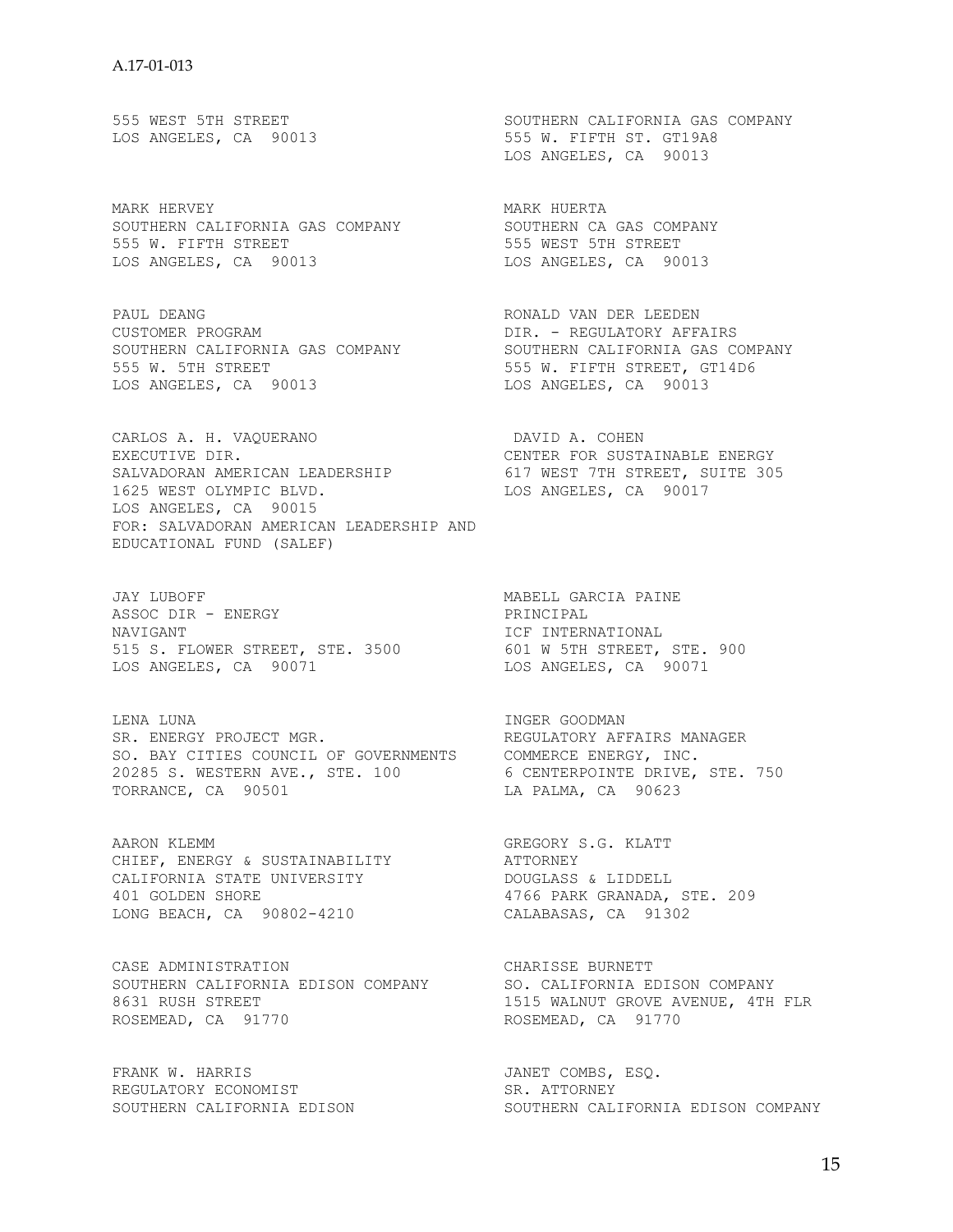LISA TOBIAS RICHARD SPERBERG PARALEGAL **EXERGY** CORP. SOUTHERN CALIFORNIA EDISON COMPANY 2701 LOKER AVE. W., STE. 107 2244 WALNUT GROVE AVE., PO BOX 800 CARLSBAD, CA 92010 ROSEMEAD, CA 91770

DONALD C. LIDDELL **LESLIE OWASHI** ATTORNEY SR. CONSULTANT DOUGLASS & LIDDELL DOUGLASS & LIDDELL 2928 2ND AVENUE 2928 7 200 200 3605 FIFTH AVE.

ANNLYN M. FAUSTINO DEAN A. KINPORTS REGULATORY CASE ANALYST & SUPPORT REGULATORY CASE MGR. SDG&E/SCGC SAN DIEGO GAS & ELECTRIC COMPANY 8330 CENTURY PARK COURT, CP31E 8330 CENTURY PARK COURT, CP32F SAN DIEGO, CA 92123 SAN DIEGO, CA 92123

JOSHUA THOMPSON **ROLAND G MOLLEN** 8690 BALBOA AVE. CPA03 8690 BALBOA AVE SAN DIGEO, CA 92123 SAN DIEGO, CA 92123

CENTRAL FILES **ATHENA BESA** 

PAUL MARCONI **Example 19** and the set of the set of the set of the set of the set of the set of the set of the set of the set of the set of the set of the set of the set of the set of the set of the set of the set of the s BEAR VALLEY ELECTRIC SERVICE DIRECTOR - CAIFORNIA CLIENT SOLUTIONS A A SUBSECTIONS<br>42020 GARSTIN DRIVE, PO BOX 1547 THE FRANKLIN ENERGY GROUP BIG BEAR LAKE, CA 92315 18865 VISTA PORTOLA

ARLIS REYNOLDS SHEENA TRAN THE CADMUS GROUP, INC. THE INTERNATIONAL 4 VENTURE 100 IRVINE, CA 92618 **IRVINE, CA 92618** 

JEFF HIRSCH JOHN AVINA JAMES J. HIRSCH & ASSOCIATES ABRAXAS ENERGY CONSULTING,LLC 12185 PRESILLA ROAD 811 PALM STREET SANTA ROSA VALLEY, CA 93012-9243 SAN LUIS OBISPO, CA 93401

2244 WALNUT GROVE 2244 WALNUT GROVE AVENUE ROSEMEAD, CA 91770 ROSEMEAD, CA 91770

SAN DIEGO, CA 92103 SAN DIEGO, CA 92103 FOR: KEMA SERVICES INC.

SAN DIEGO GAS & ELECTRIC COMPANY SAN DIEGO GAS & ELECTRIC COMPANY

SAN DIEGO GAS & ELECTRIC COMPANY CUSTOMER PROGAMS & POLICY MANAGER 8330 CENTURY PARK CT, CP31-E SAN DIEGO GAS & ELECTRIC COMPANY SAN DIEGO, CA 92123-1530 8335 CENTURY PARK COURT, CP12H SAN DIEGO, CA 92123-1569

TRABUCO CANYON, CA 92579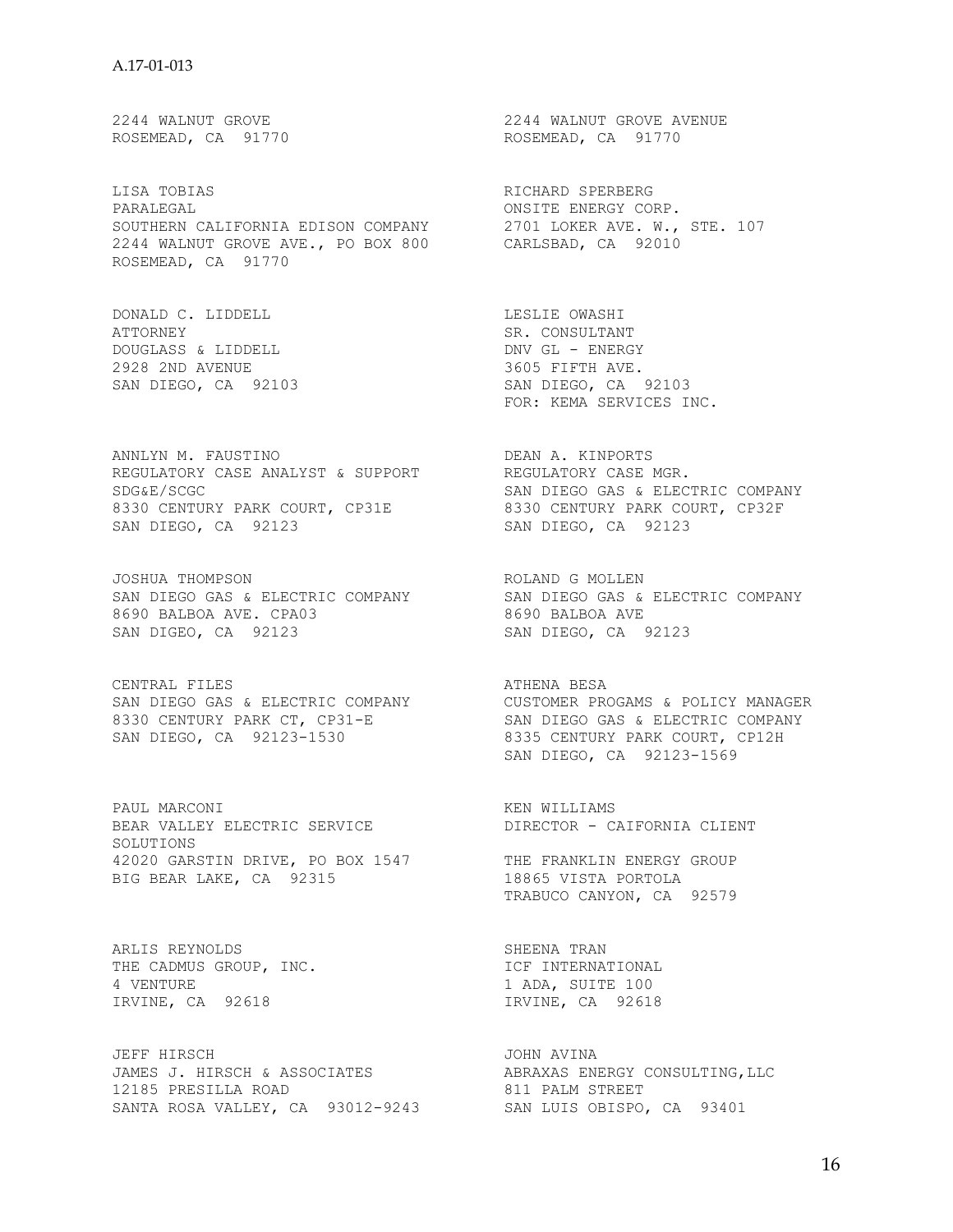MONA TIERNEY-LLOYD DEEANN TOZLIAN SR. DIR., WESTERN REGULATORY AFFAIRS STRATEGIC PLANNING RESEARCH MGR ENERNOC, INC. THE RICHARD HEATH & ASSOCIATES, INC. PO BOX 378 590 W LOCUST AVENUE, SUITE 103 CAYUCOS, CA 93430<br>
CAYUCOS, CA 93430<br>
FRESNO, CA 93650 FOR: ENERNOC, INC.

ANDREW YIP STEPHEN STOLTE DIR - BUS. DEVELOPMENT (DC MICROGRID) COORDINATOR - OFFICE OF SUSTAINABILITY<br>ROBERT BOSCH LLC ROBERT BOSCH LLC **COUNTY OF SAN MATEO** 101 JEFFERSON DRIVE 100 COUNTY CENTER MENLO PARK, CA 94025 REDWOOD CITY, CA 94063

NICK BROD **KATHLEEN BRYAN** 

CLEANPOWERSF REGULARTORY **ANN SELLY** 

CAL BROOMHEAD **ELISE TORRES** DEPT OF ENVIRONMENT, ENERGY SECTION STAFF ATTORNEY CITY AND COUNTY OF SAN FRANCISCO THE UTILITY REFORM NETWORK 1145 MARKET STREET, SUITE 1200 785 MARKET STREET, SUITE 1400 SAN FRANCISCO, CA 94103 SAN FRANCISCO, CA 94103

JEFF GUILD SALLACH CONTROLLER THE MORSONY ENOVITY, INC. THE REAL REAL PROVITY, INC. SAN FRANCISCO, CA 94104 SAN FRANCISCO, CA 94104

AMUL SATHE **AMUL SATHE** NAVIGANT CONSULTING **EXECUTE:** PACIFIC GAS AND ELECTRIC COMPANY 1 MARKET ST., SPEAR TOWER STE.1200 77 BEALE STREET, MC B23A SAN FRANCISCO, CA 94105 SAN FRANCISCO, CA 94105

COMPANY

BRUCE PERLSTEIN CARA GOLDENBERG<br>DIRECTOR, ADVISORY CARA COLDENBERG

CLEARESULT S.F. DEPT. OF THE ENVIRONMENT 1100 GRUNDY LANE, STE. 100 1455 MARKET STREET, SUITE 1200 SAN BRUNO, CA 94066 SAN FRANCISCO, CA 94102

SFPUC SERIES AND THE ENVIRONMENT OF THE ENVIRONMENT 525 GOLDEN GATE AVE. CITY & COUNTY OF SAN FRANCISCO SAN FRANCISCO, CA 94102 1145 MARKET STREET, SUITE 1200 SAN FRANCISCO, CA 94103

100 MONTGOMERY STREET, SUITE 600 345 CALIFORNIA STREET, STE. 2450 FOR: ENOVITY, INC. THE RESERCT FOR: ENERGY PRODUCERS AND USERS COALITION

FOR: PACIFIC GAS AND ELECTRIC

DIRECTOR, ADVISORY **DIAN GRUENEICH CONSULTING, LLC**<br>KPMG LLP 201 MISSION STREET, SUITE 1200 XING CHOCHLISH STREET, SUITE 1200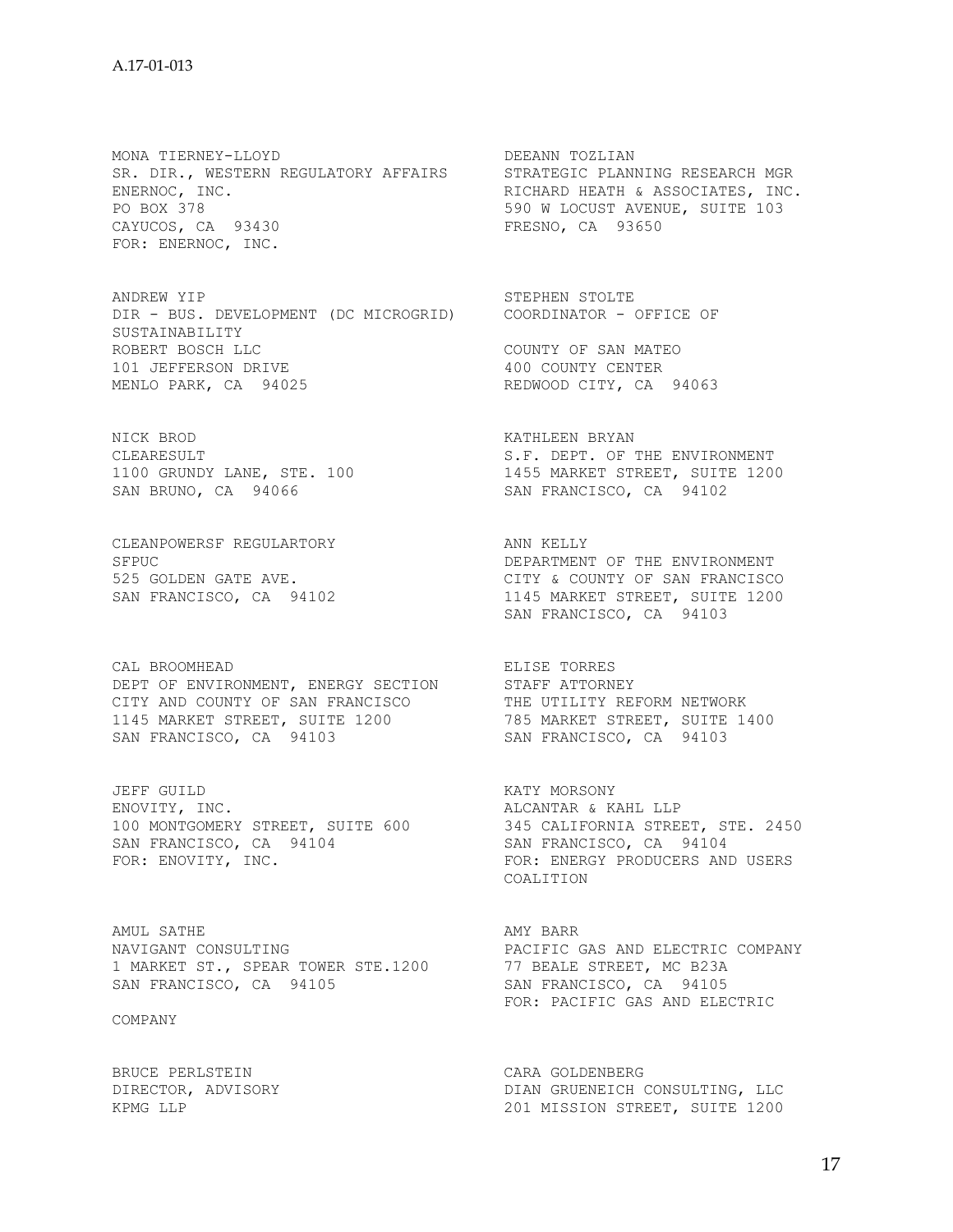55 SECOND ST., STE. 1400 SAN FRANCISCO, CA 94105 SAN FRANCISCO, CA 94105

CHRIS KATO **DEREK JONES** PACIFIC GAS AND ELECTRIC COMPANY NAVIGANT CONSULTING, INC. 245 MARKET STREET, N6G ONE MARKET ST., SPEAR TOWER, SUITE 1200 SAN FRANCISCO, CA 94105 SAN FRANCISCO, CA 94105

DUSTIN C. ELLIOTT JULIA LIBERZON ATTORNEY GASE MOR. 425 MARKET STREET 77 BEALE STREET, B9A

MARY A. GANDESBERY, ESQ. MARY ANDERSON ATTORNEY PACIFIC GAS & ELECTRIC COMPANY PACIFIC GAS AND ELECTRIC COMPANY 245 MARKET STREET, N4Q 77 BEALE STREET, MS-B30A / PO BOX 7442 SAN FRANCISCO, CA 94105 SAN FRANCISCO, CA 94105 FOR: PACIFIC GAS & ELECTRIC COMPNANY

MATTHEW H. LEWIS **MUSHTAQ AHMAD** PACIFIC GAS & ELECTRIC COMPANY NEXANT, INC. 77 BEALE ST, B27L 101 SECOND STREET SAN FRANCISCO, CA 94105 SAN FRANCISCO, CA 94105

PRISCILLA JOHNSON RACHEL SACKMAN PACIFIC GAS & ELECTRIC COMPANY STRATEGIC ANALYST 245 MARKET STREET, N4Q PACIFIC GAS & ELECTRIC COMPANY SAN FRANCISCO, CA 94105 245 MARKET STREET, NQ4

VP, ENERGY MANAGEMENT AFFAIRS NEXANT INC ORACLE / OPOWER 101 2ND STREET, 10TH FLOOR WEST DIVISION

FRANCESCA WAHL SAMUEL GOLDING DEPUTY DIR - POLICY & ELECTRICITY MKTS PRESIDENT 444 DE HARO ST., STE. 101 58 MIRABEL AVENUE SAN FRANCISCO, CA 94107 SAN FRANCISCO, CA 94110

JILL N. JAFFE MICAH FULLER NOSSAMAN LLP PG&E

MORRISON & FOERSTER LLP **EXECUTE:** PACIFIC GAS AND ELECTRIC COMPANY SAN FRANCISCO, CA 94105 SAN FRANCISCO, CA 94105

SAN FRANCISCO, CA 94105

TERRY FRY CHARLIE BUCK

SAN FRANCISCO, CA 94105 680 FOLSOM STREET, 3RD FLOOR SAN FRANCISCO, CA 94107

COMMUNITY CHOICE PARTNERS, INC.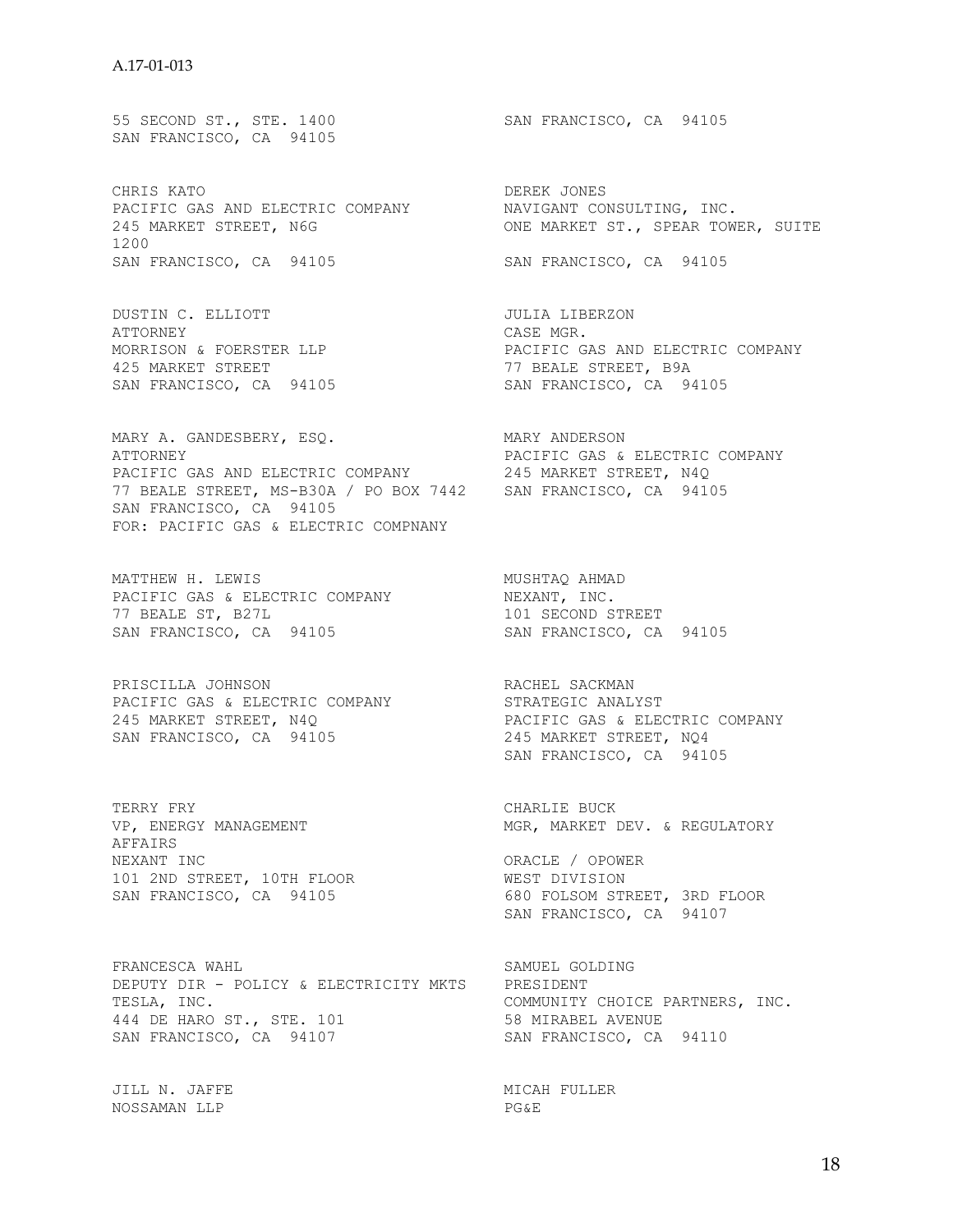50 CALIFORNIA STREET, 34TH FLOOR 245 MARKET STREET SAN FRNACISCO, CA 94111 SAN FRANCISCO, CA 94111

SAMUEL P. KRASNOW **MARTIN MARTIN** V.P. - REGULATORY AFFAIRS NOSSAMAN LLP FIRSTFUEL SOFTWARE, INC. 50 CALIFORNIA STREET, STE. 3400 ONE EMBARCADERO CENTER, SE. 1150 SAN FRANCISCO, CA 94111-4799 SAN FRANCISCO, CA 94111

ALEJANDRA M. CUNNINGHAM ALEJANDRA MEJIA FORM SAN FRANCISCO, CA 94117 2298 FULTON STRET

CALIFORNIA ENERGY MARKETS MEGAN M. MYERS 425 DIVISADERO ST STE 303 ATTORNEY

SARA STECK MYERS SARA STECK MYERS RICK COUNIHAN RICK COUNIHAN ATTORNEY AT LAW **NEST LABS, INC.** LAW OFFICES OF SARA STECK MYERS 3400 HILLVIEW AVENUE 122 28TH AVENUE PALO ALTO, CA 94304 SAN FRANCISCO, CA 94121

DIAN GRUENEICH DAVID SIDDIQUI STANFORD UNIVERSITY DIRECTOR 473 VIA ORTEGA, ROOM 387 CLEARESULT

BONNIE DATTA DORAN MEAGHAN 4000 E. THIRD AVENUE<br>FOSTER CITY. CA 94404 FOSTER CITY, CA 94404 SAN RAFAEL, CA 94553

ANDREW MEIMAN, PE JAMES E. MCMAHON PRINCIPAL FOUNDING DIRECTOR ANALYSIS<br>144 DONALD DRIVE 144 DONALD DRIVE 138 BROOKFIELD DR.<br>MORAGA, CA 94556 120 MORAGA, CA 94556-

DAVID DIAS ROBERT FRIED ROMO

2298 FULTON STREET FUTURE ENERGY ENTERPRISES-CAL.TECH.

SAN FRANCISCO, CA 94117

SAN FRANCISCO, CA 94117-2242 LAW OFFICES OF SARA STECK MYERS 122 - 28TH AVENUE SAN FRANCISCO, CA 94121

473 VIA ORTEGA, ROOM 387<br>
STANFORD, CA 94305<br>
1710 S. AMPHLETT BLVD., STE. 340 SAN MATEO, CA 94402 FOR: CLEARESULT

SIEMENS USA MCE CLEAN ENERGY

BETTER CLIMATE RESEARCH/POL.

MORAGA, CA 94556-1747

ATKINSON, ANDELSON, LOYA, RUUD &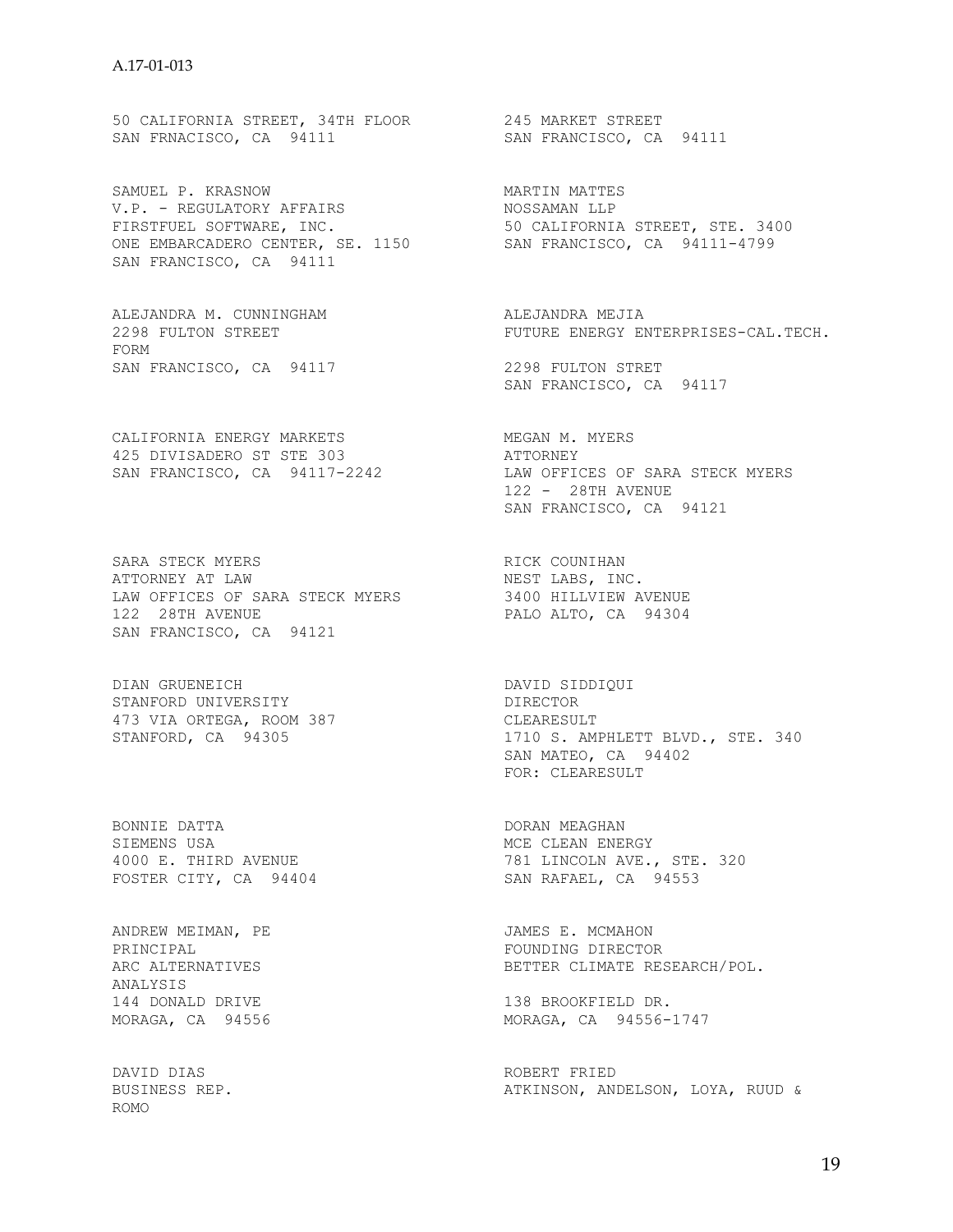#### A.17-01-013

SHEET METAL WORKERS LOCAL 104 5075 HOPYARD ROAD, SUITE 210 2610 CROW CANYON ROAD **PLEASANTON, CA** 94588 SAN RAMON, CA 94583 FOR: JOINT COMMITTEE ON ENERGY AND ENVIRONMENTAL POLICY (JCEEP)

FLOYD KENEIPP **DAVID THAYER** TIERRA RESOURCE CONSULTANTS, INC. PACIFIC GAS AND ELECTRIC COMPANY 1200 MT. DIABLO BLVD., STE. 208 245 MARKET STREET, MC N6G WALNUT CREEK, CA 94596 SAN FRANCISCO, CA 94602

CHRIS ANN DICKERSON **ALLAN ROBLES** CAD CONSULTING LUCID

ALISON LECHOWICZ ALEX CHASE PRINCIPAL DIR LECHOWICZ & TSENG MUNICIPAL CONSULTANTS COHEN VENTURES INC. PO BOX 3065 449 15TH STREET OAKLAND, CA 94609 OAKLAND, CA 94610

CARMEN HENRIKSON **FRED** COITO ASSOCIATE V.P., STRATEGY DNV GL TRC SOLUTIONS 155 GRAND AVENUE, SUITE 500 436 14TH STREET, SUITE 1020 OAKLAND, CA 94612 OAKLAND, CA 94612

HANNAH ARNOLD JENNIFER E. CANSECO 1999 HARRISON ST., STE. 1420 DNV GL  $OAKLAND$ , CA  $94612$  155 GRAND AVE., STE.500

JENNIFER MITCHELL-JACKSON MARGIE GARDNER PARTNER EXECUTIVE DIRECTOR COUNCIL 1999 HARRISON ST., STE. 1420 436 14TH STREET, SUITE 1020 OAKLAND, CA 94612 OAKLAND, CA 94612

MARY SUTTER **MIKHAIL HARAMATI** OPINION DYNAMICS ASSOCIATE 1999 HARRISON ST., STE. 1420 OPINION DYNAMICS CORPORATION

720B CANYON OAKS DR. 304 12TH STREET, SUITE 3C OAKLAND, CA 94605 OAKLAND, CA 94607

> FOR: COHEN VENTURES INC. DBA ENERGY SOLUTIONS

OPINION DYNAMICS<br>
1999 HARRISON ST., STE. 1420<br>
OAKLAND, CA 94612<br>
OAKLAND, CA 94612<br>
OAKLAND, CA 94612 OAKLAND, CA 94612

OPINION DYNAMICS CAL. ENERGY EFFICIENCY INDUSTRY

 FOR: CALIFORNIA ENERGY EFFICIENCY INDUSTRY COUNCIL

OAKLAND, CA 94612 1999 HARRISON ST., STE. 1420 OAKLAND, CA 94612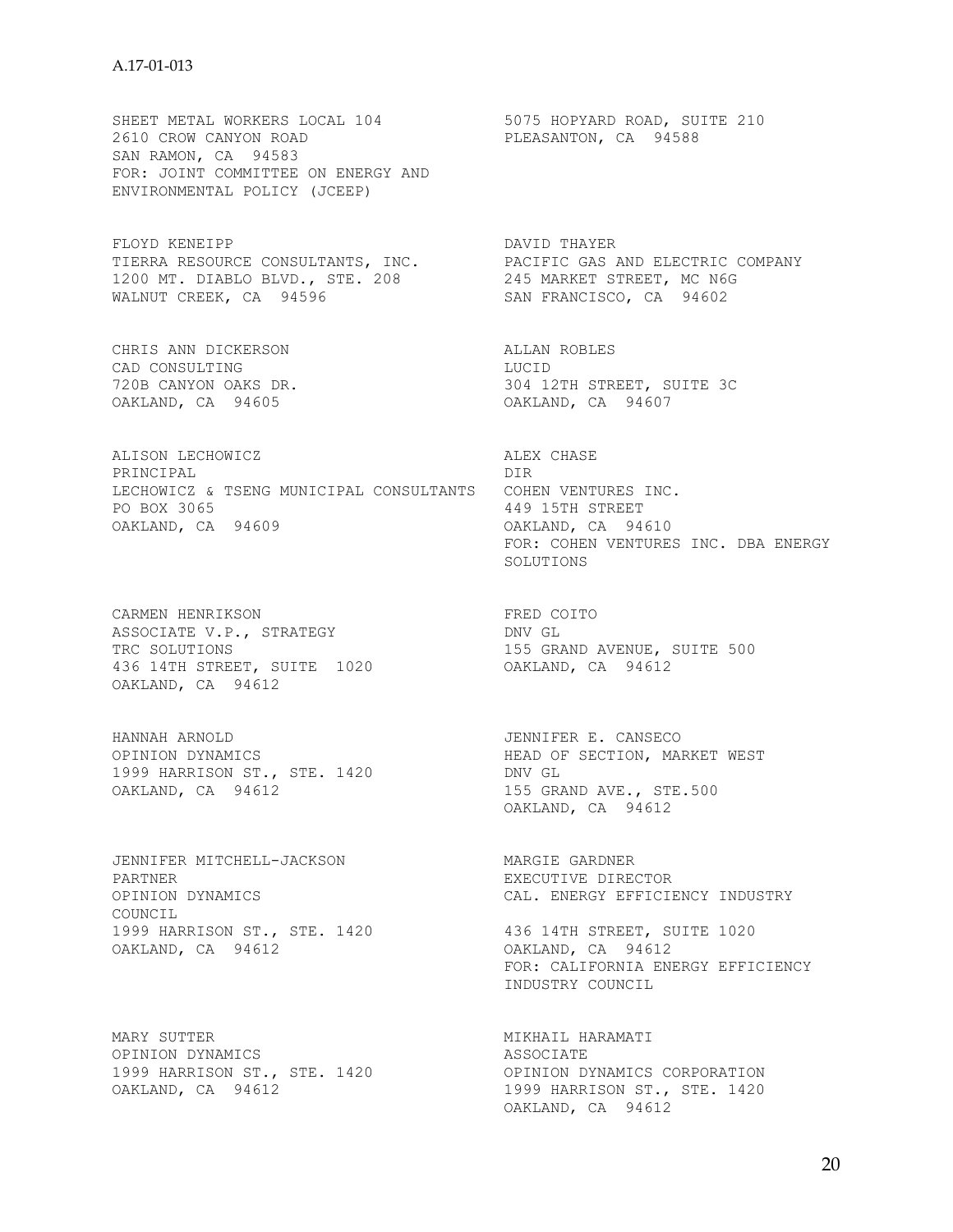NINA MERCHANT-VEGA **OLIVIA PATTERSON** OPINION DYNAMICS OPINION DYNAMICS 1999 HARRISON ST., STE. 1420 1999 HARRISON ST., STE. 1420 OPINION DYNAMICS<br>
OPINION DYNAMICS<br>
1999 HARRISON ST., STE. 1420<br>
OAKLAND, CA 94612<br>
OAKLAND, CA 94612<br>
OAKLAND, CA 94612

SEPIDEH SHAHINFARD STEPHANIE WANG THE CADMUS GROUP, INC. THE CADMUS GROUP, SR. POLICY ATTORNEY

TAMI BUHR TED POPE OPINION DYNAMICS SUMMON SUMMON VICE PRESIDENT 1999 HARRISON ST., STE. 1420 ENERGY SOLUTION OAKLAND, CA 94612 449 15TH STREET

TIM LINDL $$\tt KATHRYN\ KRIOZERE\atop \tt NCULIATORY\ ATTORNEY\atop \tt NCULIATORY\ ATTORNEY}$ COUNSEL **REGULLATORY ATTORNEY** OAKLAND, CA 94612 BERKELEY, CA 94704

STEVE KROMER **EDWARD** VINE LABORATORY<br>1911 9TH STREET B 1911 9TH STREET B BUILDING 90-2002

DANIEL GENTER **GENER SEE EASTER SOME PROCTOR** MARINE CLEAN ENERGY 418 MISSION AVENUE 1125 TAMALPAIS AVE. SAN RAFAEL, CA 94901 SAN RAFAEL, CA 94901

MARTHA SERIANZ **NATHANIEL MALCOLM** LEGAL OPERATIONS MGR. THE REGULATORY LAW CLERK MARIN CLEAN ENERGY **MARIN CLEAN ENERGY** 1125 TAMALPAIS AVENUE 1125 TAMALPAIS AVENUE SAN RAFAEL, CA 94901 SAN RAFAEL, CA 94901

SHALINI SWAROOP HANK RYAN REGULATORY & LEGISLATIVE COUNSEL EXECUTIVE DIR.<br>MARIN CLEAN ENERGY SMALL BUSINESS CALIF.) 1125 TAMALPAIS AVENUE 750 - 47TH AVE., NO. 56 SAN RAFAEL, CA 94901 CAPITOLA, CA 95010

1901 HARRISON ST., NO. 1100 CENTER FOR SUSTAINABLE ENERGY OAKLAND, CA 94612 426 17TH STREEET, SUITE 700 OAKLAND, CA 94612

OAKLAND, CA 94612

KEYES & FOX LLP SMALL BUSINESS UTILITY ADVOCATES 436 14TH STREET, STE. 1305 2150 ALLSTON WAY, STE. 400

SKEE SERKELEY NATIONAL SKEE

BERKELEY, CA 94720-8136

CUSTOMER PROGRAMS SPECIALIST PROCTOR ENGINEERING GROUP, LTD

SMALL BUSINESS CALIFORNIA (SB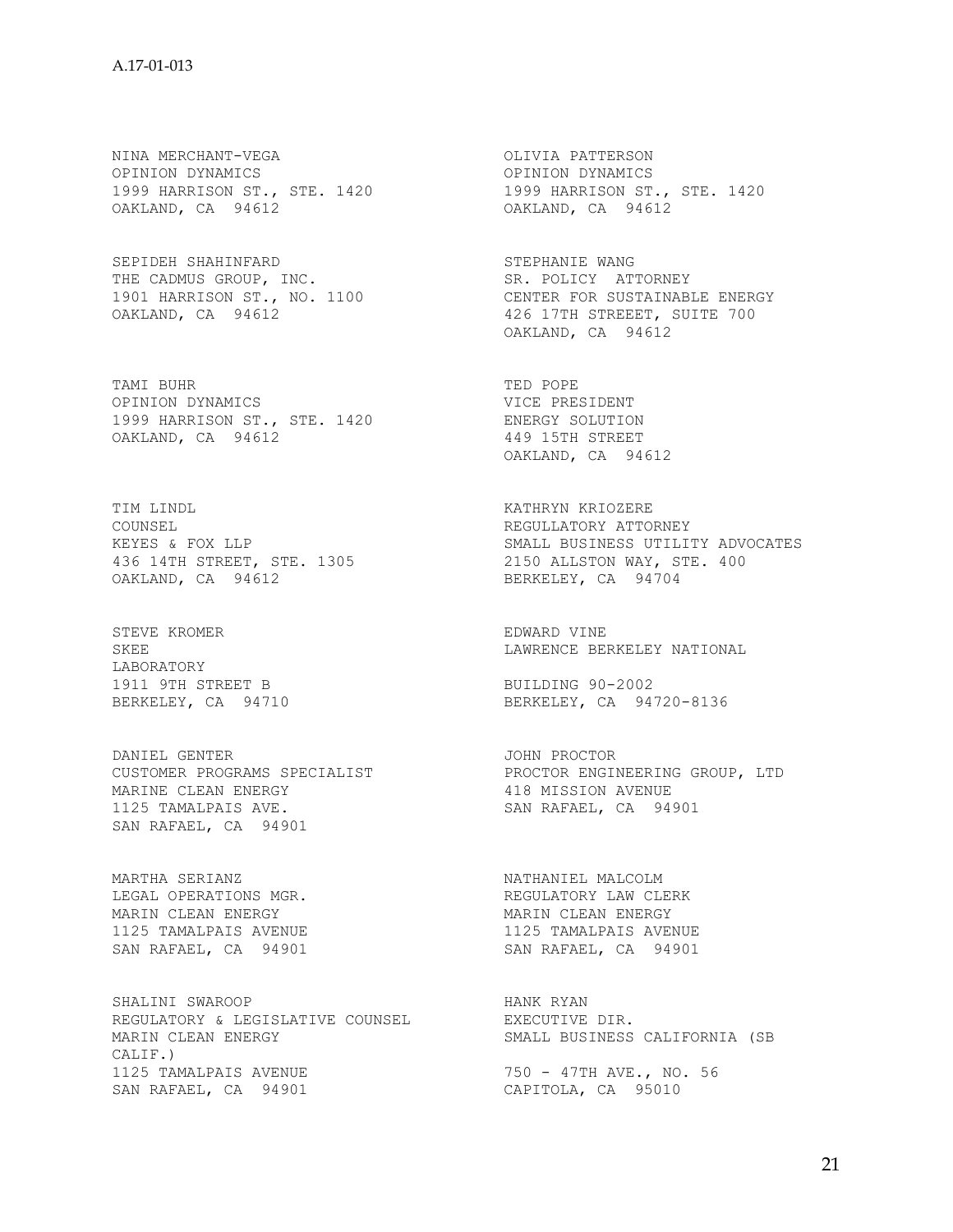JENNIFER HOLMES NATALIE DE LEON INDEPENDENT CONSULTANT COUNTY OF SANTA CLARA PO BOX 4235 70 W. HEDDING SANTA CRUZ, CA 95063 SAN JOSE, CA 95110

DAVID REYNOLDS **DAVID REXEQUE** DEPT FL. SAN JOSE, CA 95112 SAN JOSE, CA 95113

JANET FERRARI **LAUREN CASEY** CONSOL SCTA/RCPA 5757 PACIFIC AVENUE, SUITE 220 490 MENDOCINO AVE., STE. 206 STOCKTON, CA 95207 SANTA ROSA, CA 95401

ANNE ARQUIT NIEDERBERGER KRISTIN HEINEMEIER

SMITA GUPTA DELPHINE HOU ITRON, INC.<br>330 MADSON PLACE CONSIDER TO POLSOM, CA 95630 DAVIS, CA 95618-6599

JORDAN PINJUV CAMILLE STOUGH, ESQ. COUNSEL BRAUN BLAISING MCLAUGHLIN & SMITH PC CALIFORNIA INDEPENDENT SYSTEM OPERATOR 915 L STREET, STE. 1480 250 OUTCROPPING WAY SACRAMENTO, CA 95814 FOLSOM, CA 95630

JOSEPH OLDHAM **REGULATORY** CLERK LOCAL GOVERNMENT COMMISSION BRAUN BLAISING SMITH WYNNE LOCAL GOVERNMENT COMMISSION BRAUN BLAISING SMITH WYNNE<br>1303 J STREET, STE. 250 915 L STREET, STE. 1480 SACRAMENTO, CA 95814 SACRAMENTO, CA 95814

ROBERT CASTANEDA SARAH TAHERI SARAH TAHERI PROTEUS, INC. 1830 N. DINUBA BLVD.<br>VISALIA, CA 95814 POWER

ERS CITY OF SAN JOSE-ENVIRONMENTAL SVCS 152 N. 3RD STREET, SUITE 520 200 EAST SANTA CLARA STREET, 10TH

COMMERCIAL TEAM MANAGER CLIMATE PROTECTION ROGRAM MANAGER

POLICY SOLUTIONS WESTERN COOLING EFFICIENCY CENTER 218 FOSS CREEK CIRCLE UNIVERSITY OF CALIFORNIA - DAVIS HEALDSBURG, CA 95448 215 SAGE ST., SUITE 100 DAVIS, CA 95616

SR. ENERGY CONSULTANT CALIF. INDEPENDENT SYSTEMS OPERATOR ITRON, INC. FOLSOM, CA 95630

SO. CALIF. PUBLIC POWER AUTHORITY<br>915 L STREET, STE. 1410 SACRAMENTO, CA 95814 FOR: PROTEUS, INC. THE RESOLUTION FOR: SOUTHERN CALIFORNIA PUBLIC

AUTHORITY (SCPPA)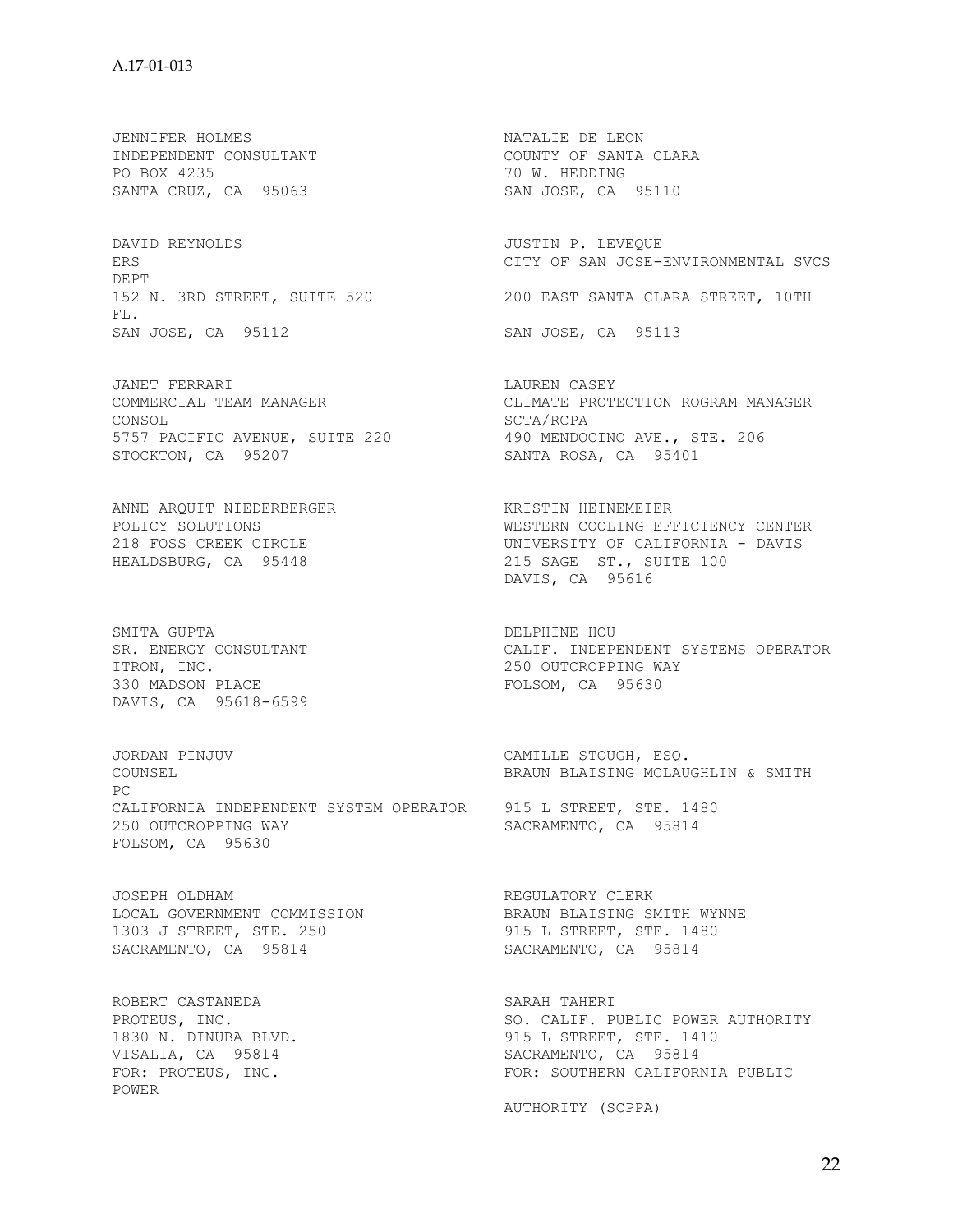SCOTT BLAISING STEVE SANDERS ATTORNEY PROGRAM DIRECTOR BRAUN BLAISING MCLAUGHLIN & SMITH, P.C. INSTITUTE FOR LOCAL GOVERNMENT<br>915 L STREET, STE. 1480 1400 K STREET, SUITE 205 915 L STREET, STE. 1480 SACRAMENTO, CA 95814 SACRAMENTO, CA 95814

STEVEN KELLY **TONY BRUNELLO** POLICY DIRECTOR GREEN TECHNOLOGY LEADERSHIP GROUP INDEPENDENT ENERGY PRODUCERS ASSCIATION 980 9TH STREET, SUITE 2000 1215 K STREET, STE. 900 SACRAMENTO, CA 95814<br>
SACRAMENTO, CA 95814 SACRAMENTO, DATA SACRAMENTO, CA 95814

DANIEL L. CARDOZO **RONALD LIEBERT** ADAMS BROADWELL JOSEPH & CARDOZO ATTORNEY AT LAW 520 CAPITOL MALL, STE. 350 ELLISON SCHNEIDER HARRIS & DONLAN LLP SACRAMENTO, CA 95814-4715 2600 CAPITOL AVENUE, STE. 400

ROB NEENAN ANN L. TROWBRIDGE CALIFORNIA LEAGUE OF FOOD PROCESSORS ATTORNEY 1755 CREEKSIDE OAKS DRIVE, SUITE 250 DAY CARTER & MURPHY LLP SACRAMENTO, CA 95833 3620 AMERICAN RIVER DRIVE, SUITE 205

JASON GREGORY DONALD BROOKHYSER ENERGYSAVVY ALCANTAR & KAHL LLP PORTLAND, OR 97202 PORTLAND, OR 97204

DULANE MORAN DON JONES, JR. NEXANT PACIFICORP NEXANT PACIFICORP 317 SW ALDER ST., STE. 1000 825 NE MULTNOMAH, STE. 1500 PORTLAND, OR 97204 PORTLAND, OR 97232

ELI MORRIS JOHN W. GOULD PACIFICORP CAL-UCONS, INC. 825 NE MULTNOMAH, STE. 1500 5737 SW 18TH AVE. PORTLAND, OR 97232 PORTLAND, OR 97239

MICHAEL RICHARDSON JENNIFER HOLMES TRANFORMATIVE WAVES 83 COLUMBIA ST., STE/ 400 1012 CENTRAL AVE. SOUTH SEATTLE, WA 98104 KENT, WA 98032

SACRAMENTO, CA 95816

SACRAMENTO, CA 95864

205 SE SPOKANE ST., STE. 300 121 S.W. SALMON ST., STE. 1100

VP - GLOBAL PROGRAM OPERATIONS ENERGY MARKET INNOVATIONS (EMI)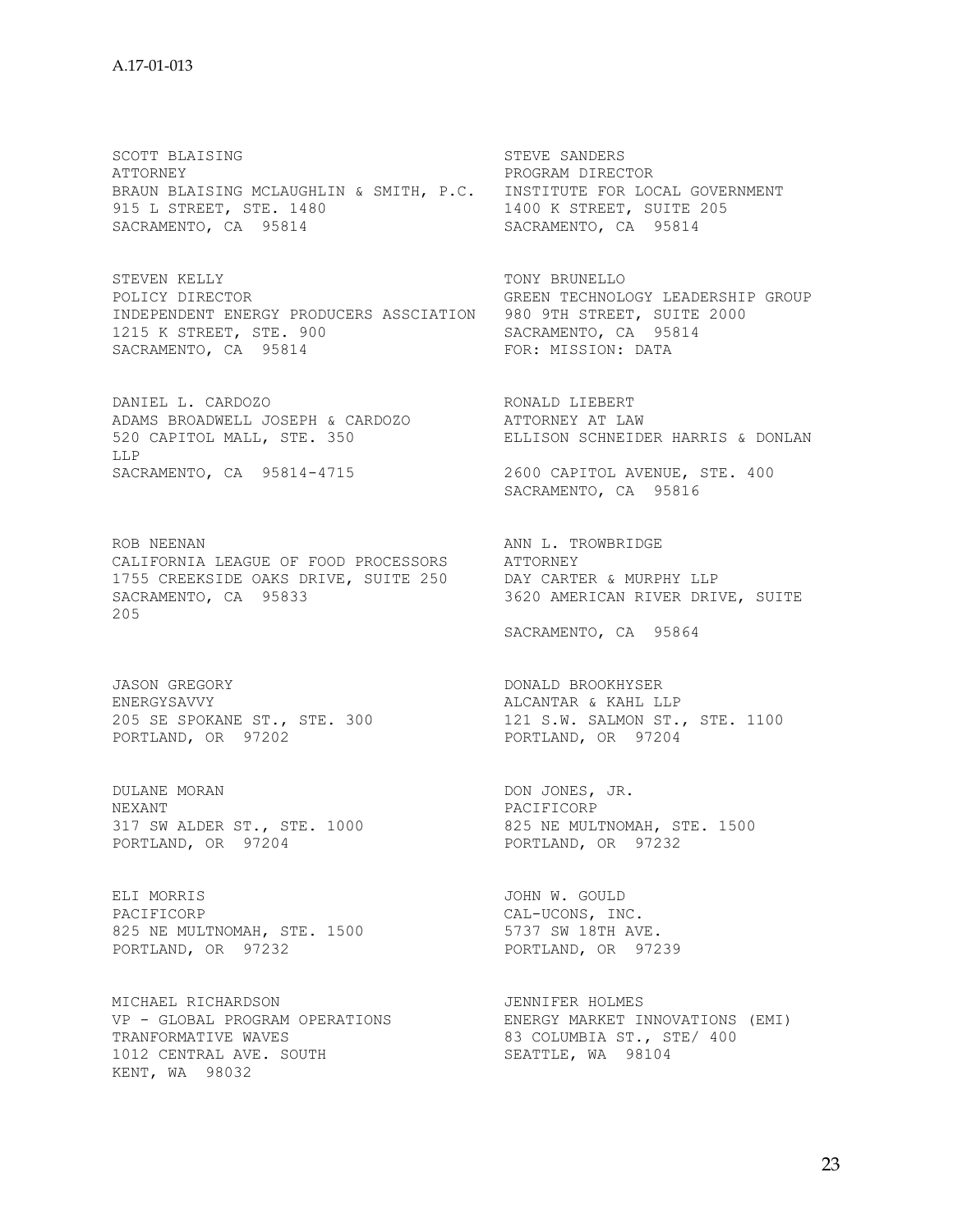### A.17-01-013

*State Service*  AVA N. TRAN CARMEN BEST CPUC - ENERGY CPUC - ENERGY EMAIL ONLY, CA 00000 EMAIL ONLY, CA 00000

CHRISTOPHER MYERS **DANIEL BUCH** CALIFORNIA PUBLIC UTILITIES COMMISSION REGULATORY ANALYST OFFICE OF RATEPAYER ADVOCATES CPUC - ORA EMAIL ONLY EMAIL ONLY EMAIL ONLY, CA 00000 EMAIL ONLY, CA 00000

DAVID ISMAILYAN DAVID DINA MACKIN CALIFORNIA ENERGY COMMISSION CPUC - ENERGY EMAIL ONLY EMAIL ONLY EMAIL ONLY, CA 00000 EMAIL ONLY, CA 00000

FRANK ALAN REYNOLDS FRANK ALAN REYNOLDS FORTUNE CPUC - ENERGY CPUC - ENERGY A.L.J. PRO TEM EMAIL ONLY, CA 00000 EMAIL ONLY

EXECUTIVE DIVISION CPUC - ENERGY CPUC EMAIL ONLY EMAIL ONLY, CA 00000

JEREMY BATTIS JULIE FITCH CPUC - ENERGY<br>EMAIL ONLY COMMISSION EMAIL ONLY, CA 00000 EMAIL ONLY

KATHERINE HARDY KAYODE KAJOPAIYE COMMISSION EMAIL ONLY EMAIL ONLY EMAIL ONLY, CA 00000 EMAIL ONLY, CA 00000

LISA PAULO MARTHA BROOK CPUC - ENERGY COMMISSION CALIFORNIA ENERGY COMMISSION EMAIL ONLY EMAIL ONLY CA 00000 EMAIL ONLY EMAIL ONLY EMAIL ONLY

EMAIL ONLY<br>EMAIL ONLY, CA 00000 CPUC - ENERGY<br>EMAIL ONLY EMAIL ONLY, CA 00000 JENNIFER KALAFUT JEORGE S. TAGNIPES EMAIL ONLY, CA 00000 CALIFORNIA PUBLIC UTILITIES EMAIL ONLY, CA 00000 CALIFORNIA PUBLIC UTILITIES

MICHAEL COLVIN MONA DEE DZVOVA

EMAIL ONLY, CA 00000 EMAIL ONLY, CA 00000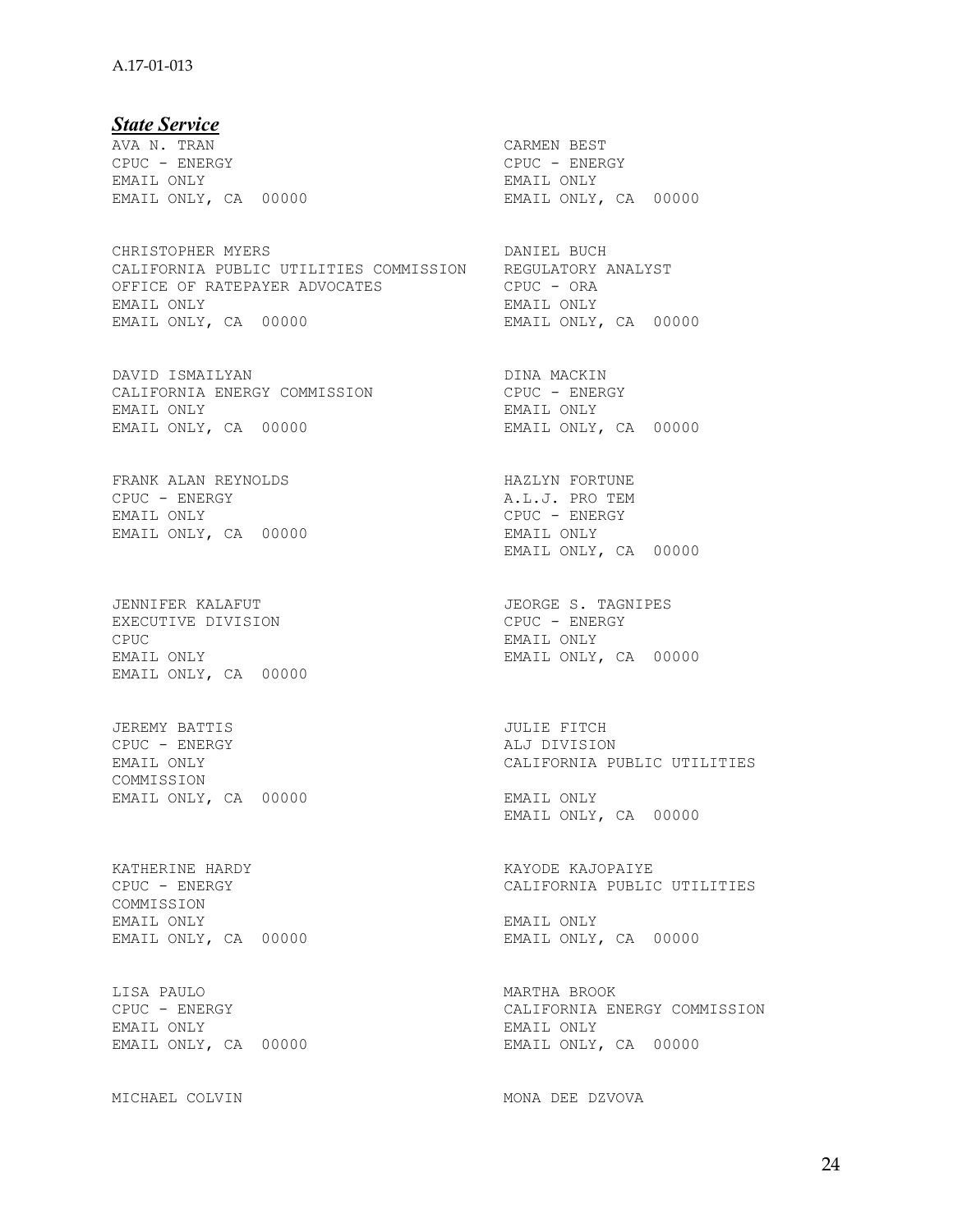CPUC - POLICY & PLANNING CPUC - ENERGY EMAIL ONLY<br>EMAIL ONLY, CA 00000 EMAIL ONLY, CA 00000 EMAIL ONLY, CA 00000 PATRICK SAXTON **PATRICK SAXTON** ADVISOR TO COMM. ANDREW MCALLISTER CPUC - ENERGY<br>CALIFORNIA ENERGY COMMISSION BMAIL ONLY CALIFORNIA ENERGY COMMISSION EMIAL ONLY EMAIL ONLY, CA 00000 EMAIL ONLY, CA 00000 PETER FRANZESE PETER LAI PETER LAI PETER LAI PETER LAI PETER LAI PETER LAI PETER PENE CPUC - ENERGY CPUC - ENERGY EMAIL ONL Y<br>EMAIL ONLY, CA 00000 EMAIL ONLY, CA 00000 EMAIL ONLY, CA 00000 PETER SKALA RORY COX CPUC - ENERGY CPUC EMAIL ONLY EMAIL ON LY EMAIL ONLY, CA 00000 EMAIL ONLY, CA 00000 TORY FRANCISCO VALERIE KAO ENERGY ALJ DIVISION CALIFORNIA PUBLIC UTILITIES COMMISSION CALIFORNIA PUBLIC UTILITIES COMMISSION EMAIL ONLY EMAIL ONLY EMAIL ONLY, CA 00000 EMAIL ONLY, CA 00000 ALEXANDER COLE **ALEXANDER MERIGAN** CALIF PUBLIC UTILITIES COMMISSION CALIF PUBLIC UTILITIES COMMISSION ELECTRICITY PRICING AND CUSTOMER PROGRAM ENERGY EFFICIENCY BRANCH AREA AREA 505 VAN NESS AVENUE 505 VAN NESS AVENUE SAN FRANCISCO, CA 94102-3214 SAN FRANCISCO, CA 94102-3214 FOR: ORA HAL KANE LOLA ODUNLAMI CALIF PUBLIC UTILITIES COMMISSION CALIF PUBLIC UTILITIES COMMISSION ENERGY EFFICIENCY BRANCH ENERGY EFFICIENCY BRANCH AREA AREA AREA 505 VAN NESS AVENUE 505 VAN NESS AVENUE SAN FRANCISCO, CA 94102-3214 SAN FRANCISCO, CA 94102-3214 MARIA AMPARO WORSTER<br>
CALIF PUBLIC UTILITIES COMMISSION CALIF PUBLIC UTILITIES COMMISSION CALIF PUBLIC UTILITIES COMMISSION CALIF PUBLIC UTILITIES COMMISSION<br>ENERGY EFFICIENCY BRANCH ENERGY EFFICIENCY BRANCH ENERGY EFFICIENCY BRANCH ENERGY ENERGY EFFICIENCY BRANCH ROOM 4209 505 VAN NESS AVENUE 505 VAN NESS AVENUE SAN FRANCISCO, CA 94102-3214 SAN FRANCISCO, CA 94102-3214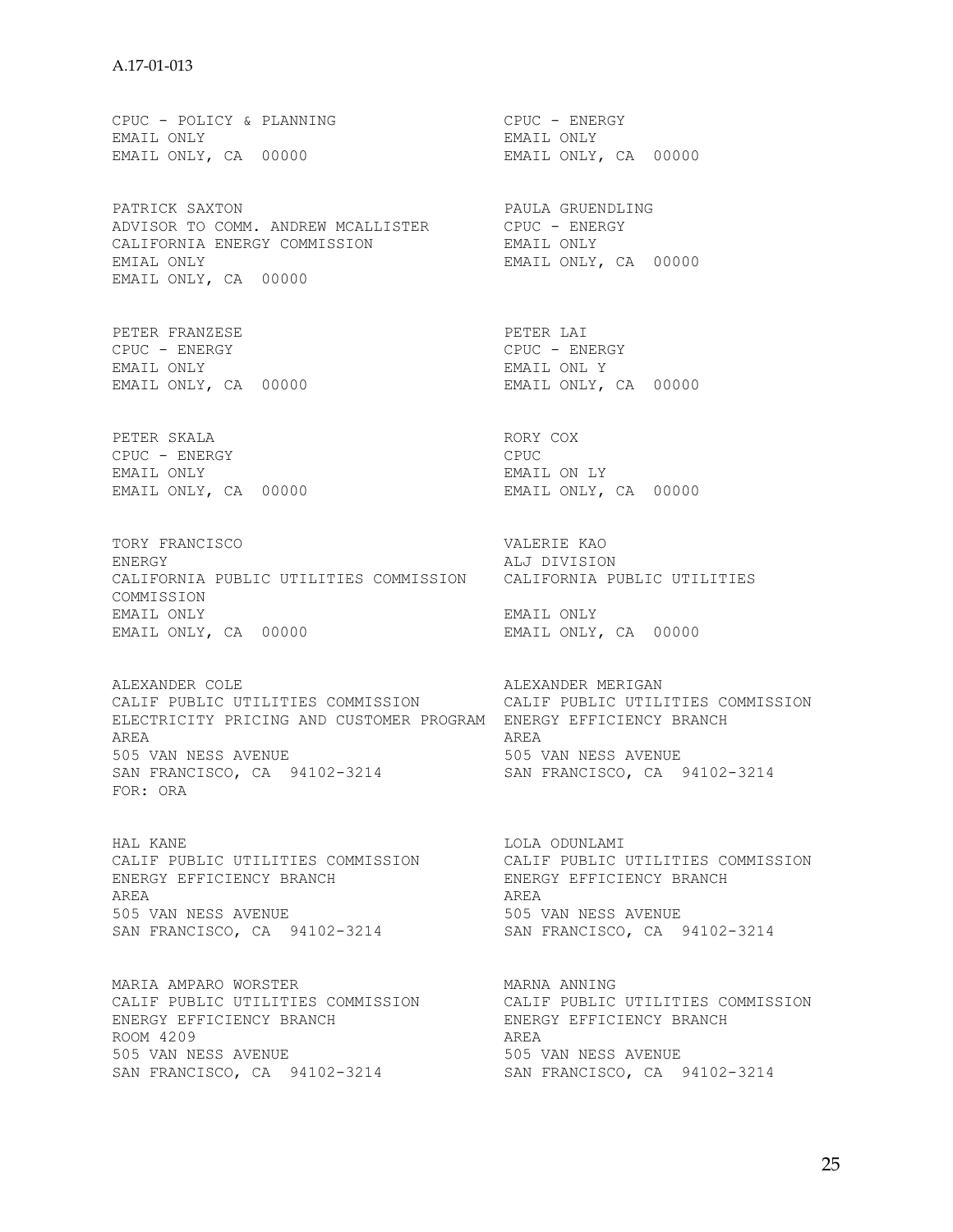MARYAM GHADESSI MARYAM MOZAFARI POLICY & PLANNING DIVISION ENERGY EFFICIENCY BRANCH AREA 4-A AREA 4-A 505 VAN NESS AVENUE 505 VAN NESS AVENUE SAN FRANCISCO, CA 94102-3214 SAN FRANCISCO, CA 94102-3214

CALIF PUBLIC UTILITIES COMMISSION CALIF PUBLIC UTILITIES COMMISSION<br>ENERGY EFFICIENCY BRANCH ENERGY EFFICIENCY BRANCH ENERGY EFFICIENCY BRANCH ENERGY ENERGY EFFICIENCY BRANCH  $ROOM 4-A$ 505 VAN NESS AVENUE<br>
505 VAN NESS AVENUE<br>
505 VAN NESS AVENUE<br>
505 VAN NESS AVENUE SAN FRANCISCO, CA 94102-3214

ROBERT HANSEN ZHEN ZHANG CALIF PUBLIC UTILITIES COMMISSION CALIF PUBLIC UTILITIES COMMISSION ENERGY EFFICIENCY BRANCH LEGAL DIVISION AREA 2-C ROOM 5130 505 VAN NESS AVENUE<br>
SAN FRANCISCO, CA 94102-3214<br>
SAN FRANCISCO, CA 94102-3214 SAN FRANCISCO, CA 94102-3214

CYNTHIA ROGERS DEANA J. CARRILLO CALIFORNIA ENERGY COMMISSION EXE. DIR 1516 9TH STREET, MS-22 CAEATFA SACRAMENTO, CA 95814 915 CAPITOL MALL

&

CALIFORNIA ENERGY COMMISSION 1516 NINTH STREET<br>
SACRAMENTO, CA 95814 1770 L Street, Suite 1250

MIRIAM JOFFE-BLOCK WILLIAM DIETRICH PROGRAM MGR. MGR. - EFFICIENCY DIV. 801 CAPITOL MALL 1516 NINTH STREET, MS-26 SACRAMENTO, CA 95814 SACRAMENTO, CA 95814-5512 FOR: CALIFORNIA ALTERNATIVE ENERGY AND ADVANCED TRANSPORTATION FINANCING AUTHORITY (CAEATFA); CALIF. HUB FOR ENERGY EFFICIENCY FINANCE (CHEEF)

CALIF PUBLIC UTILITIES COMMISSION CALIF PUBLIC UTILITIES COMMISSION

PETER BIERMAYER<br>
CALIF PUBLIC UTILITIES COMMISSION CALIF PUBLIC UTILITIES COMMISSION

FOR: ORA

 SACRAMENTO, CA 95814 FOR: CALIFORNIA ALTERNATIVE ENERGY

ADVANCED TRANSPORTATION FINANCING AUTHORITY (CAEATFA)

ERIK JENSEN<br>CALIFORNIA ENERGY COMMISSION THE SALLE PUBLIC UTILITIES COMMISSION 770 L Street, Suite 1250 Sacramento, CA 95814

CALIFORNIA ENERGY COMMISSION